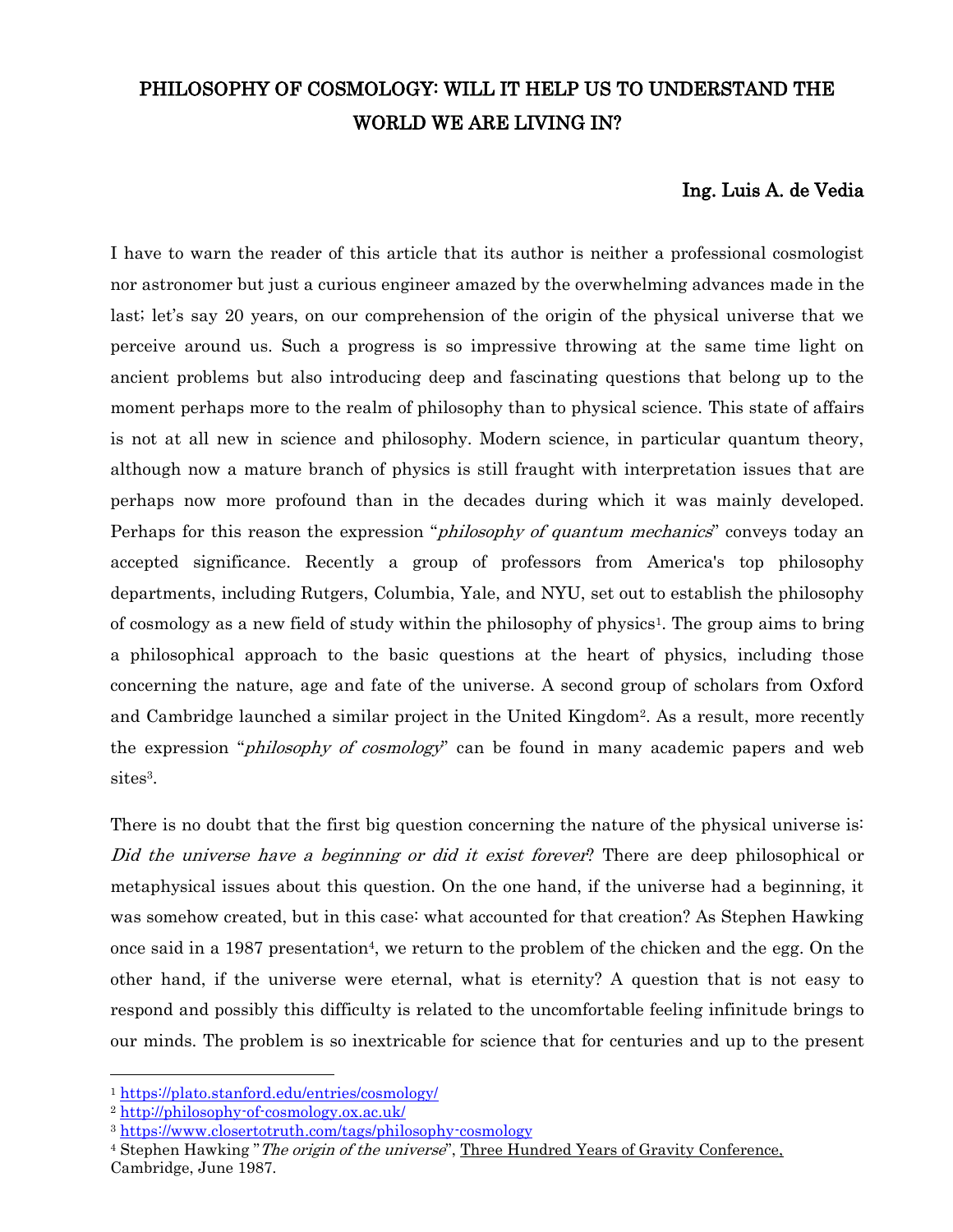the answer is many times found in religion recurring to the idea of God as the creator of the universe, or as its loving guardian in case the universe were eternal, God himself being an eternal, perfect and infinitely powerful entity beyond human comprehension.

In one or other form, Jewish, Christian and Islamic religions, recur to this type of "explanation" for the existence of the world. To avoid introducing an external agency for the creation of the world some Greek philosophers like Aristotle preferred to believe that the universe had existed and will exist

forever.

For many years and up to rather recent times, science itself seemed defeated by this problem accepting that the origin of the universe was probably not assailable by the laws of physics as we know them. It is so that in the standard cosmological model widely accepted



Fig. 1 – The creation of the world. Michelangelo c. 1508-1512. Sistine Chapel. Vatican.

today by the scientific community, the evolution of the universe started after it was somehow created with very fine tuned properties that ensured its continuity to the present times and beyond. But this standard model said nothing on the mechanism of creation. A happy expression was coined by the British astronomer Fred Hoyle during a BBC radio broadcast on 28 March 1949, baptizing as "big bang" this mysterious and unknown creational process. Incidentally Fred Hoyle with other colleagues advocated for the so called "Steady State" Universe" model in which new matter would be created as the galaxies moved away from each other. In this model, the universe is roughly the same at any point in time and so eternal.

But in the last two or three decades new theoretical and observational advances have been made that allow us to maintain some optimism about the possibility of answering some of the issues concerning the origin of the universe with hard scientific reasoning. It is usually accepted that modern cosmology started in the 20's with Hubble's observation that galaxies were on the average rushing away from each other. In his 1929 paper Hubble showed that the recessional velocity  $v$  of a galaxy cluster is proportional to its distance  $d$  from the Milky Way, that is  $v = Hd$ . The constant of proportionality H is known as the Hubble constant and remains as one of the most relevant parameters in cosmology since it gives the rate at which the universe is expanding, and this relationship indicates that the expansion is the same in all directions. The expansion of the universe is usually measured in term of a *cosmological scale*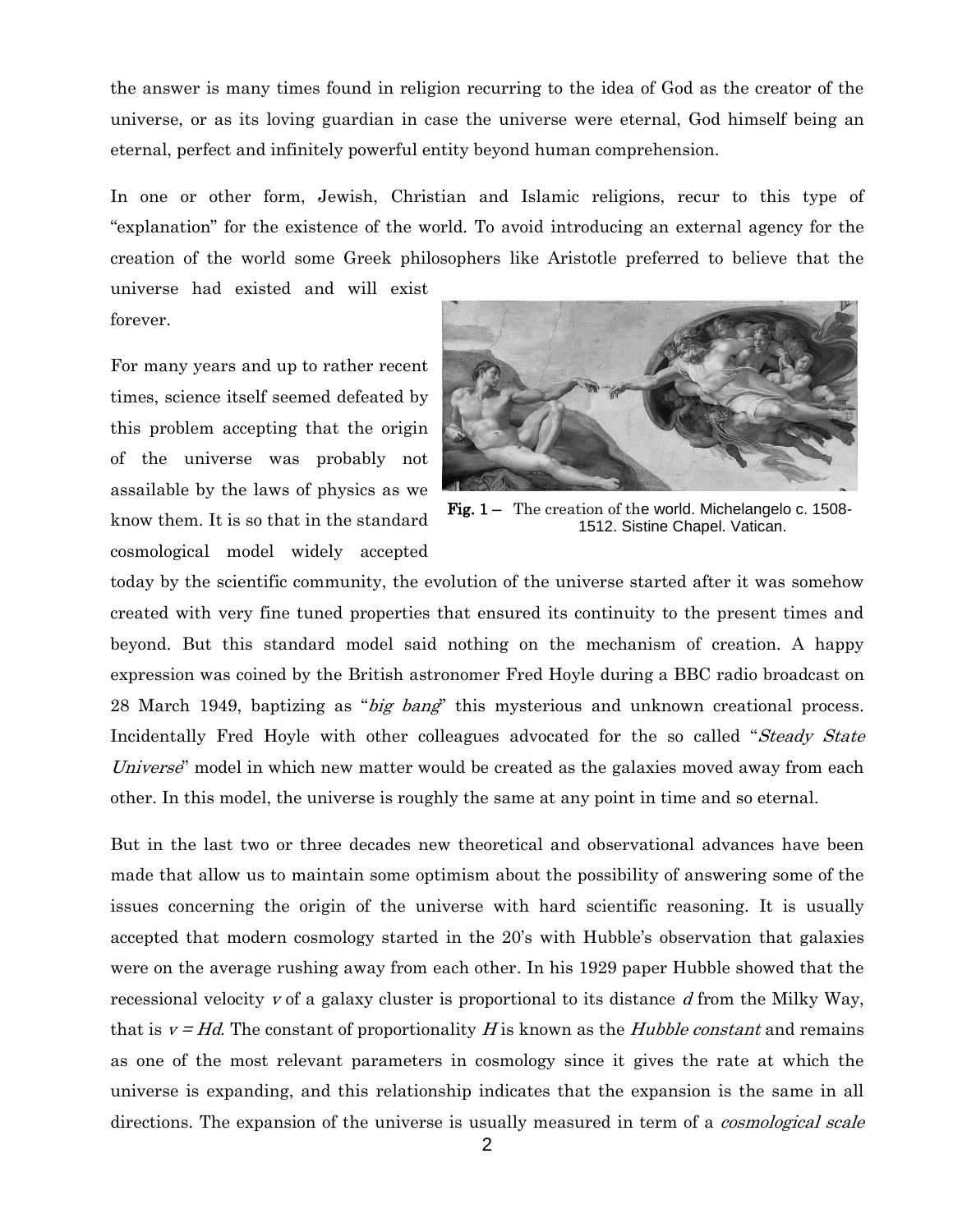*factor*  $a(t)$  function of time, defined in such a way that  $d(t) = a(t) d_0$  where  $d(t)$  is the physical distance between two points at time t and  $d\theta$  is the so called *comoving distance* between those point. The comoving distance is the distance between two points measured in any arbitrary scale that expands with the universe so that the comoving distance between any two points in space remains constant. It follows from the definition of the cosmological scale factor that

$$
H(t) = \frac{da/dt}{a} = \frac{a(t)}{a}
$$

Until around 1920 the general belief among scientists was that the Universe was essentially static although not necessarily unchanging since from the XIX century increasing evidence of geological nature accumulated to suggest that the earth was in fact changing with time. This evidence led to conclude that the rocks and fossils present in the earth crust would require hundreds or thousands of million years to form and for this reason this process had to have necessarily a beginning. A more theoretical argument also suggested that the rest of the universe was also evolving and could not be eternal. One of the basic physical laws is the so called Second Law of Thermodynamics formulated by the German physicist Ludwig Boltzmann. This law, although of statistical nature, states that in any closed system the degree of disorder always increases with time<sup>5</sup>. Since the universe can be considered such a closed system, this implies that if the universe had existed for ever it would inevitably had reached a condition of complete disorder like a gas left to itself in a closed box and no change or temperature variation would be appreciable in such a system. This is in total contradiction to the evidence we observe in our universe where changes occur everywhere and temperatures can differ widely from one place to the other.

Now, this was the state of affairs as far as an unchanging universe is concerned. What about a static universe? Until around the late 20's the predominant idea was that although accepting the universe was not unchanging, it was essentially static. The idea of a static universe was appealing since Newton's time. However, Newton realized that the idea of a static universe introduced conceptual difficulties in front of Newton's own gravitation law. Since this law states that any two bodies will attract each other due to gravity, how would it be possible that a distribution of stellar objects avoid clumping together to a single point? The solution Newton found to this problem was that although a *finite* collection of stars could not remain motionless and end up falling together to a central point, accepting the universe was infinite, no central

 5 *Provided that dissipative phenomena take place that is the case in our universe.*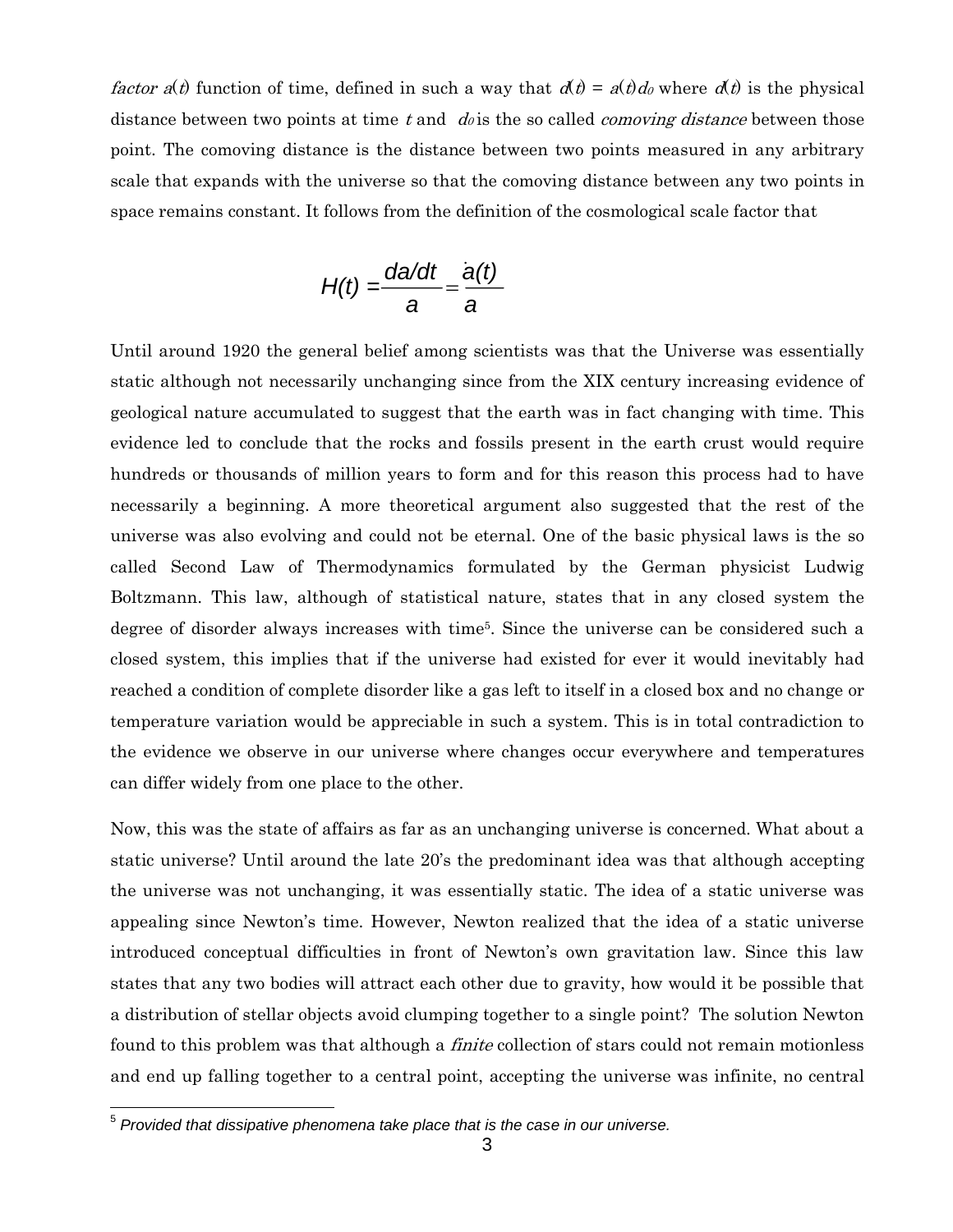point could be identified and so there would be no possibility of clumping. Now we know that this reasoning is erroneous and the correct way to proceed is to start considering a finite distribution of stars and then to add more stars outside the region. Provided they are not initially moving with respect to each other, the final result is that the whole system will clump at some point. In the case the initial velocity of the stars is directed away from each other, the system might continue expanding but with the recession velocity slowing down by gravity. In neither case the system would remain static.

In the second half of the 1920 decade there had been already some theoretical evidence that after all the universe might not be static. In 1915 Einstein presented his General Theory of Relativity and his equations predicted that the universe should be expanding. However the ideas of a static universe were so ingrained in scientist's minds at that time that Einstein refused to accept this result and modified his equations introducing a term now designated cosmological constant that provided a repulsive effect that compensated the gravitational attraction and thus kept the universe static. In 1922 a Russian meteorologist by profession, Alexander Friedmann became interested in Einstein`s relativity theory and published a paper

titled "On the curvature of space"<sup>6</sup> which described a universe that started from a point in space-time and ended in a great collapse. This models what is known today as a closed universe.



Fig. 2 - Paths on surfaces of different curvature.

The geometry of Universe is characterized by a parameter that

represents its curvature. The three possibilities corresponding to this parameter are: "Flat" universe, "*open*" and "*closed*". If the Universe is flat, that is, Euclidean, two particles that began a journey from some point in space with initially parallel directions would remain in parallel paths as long as they moved freely, that is, not subject to external forces. General relativity links the geometry of the Universe with its energy content. A flat Universe is such that its energy density is approximately  $10^{-29}$  g.cm<sup>-3</sup> which constitutes a critical value. In a closed Universe the energy density has a higher value and in that case the trajectories of the two particles would tend to converge. Finally, a Universe with less than critical energy density would be open and particle trajectories would diverge.

 6 Alexander Friedmann "*Papers on curved space and cosmology*" MInkowski Institute Press, Jan.2014.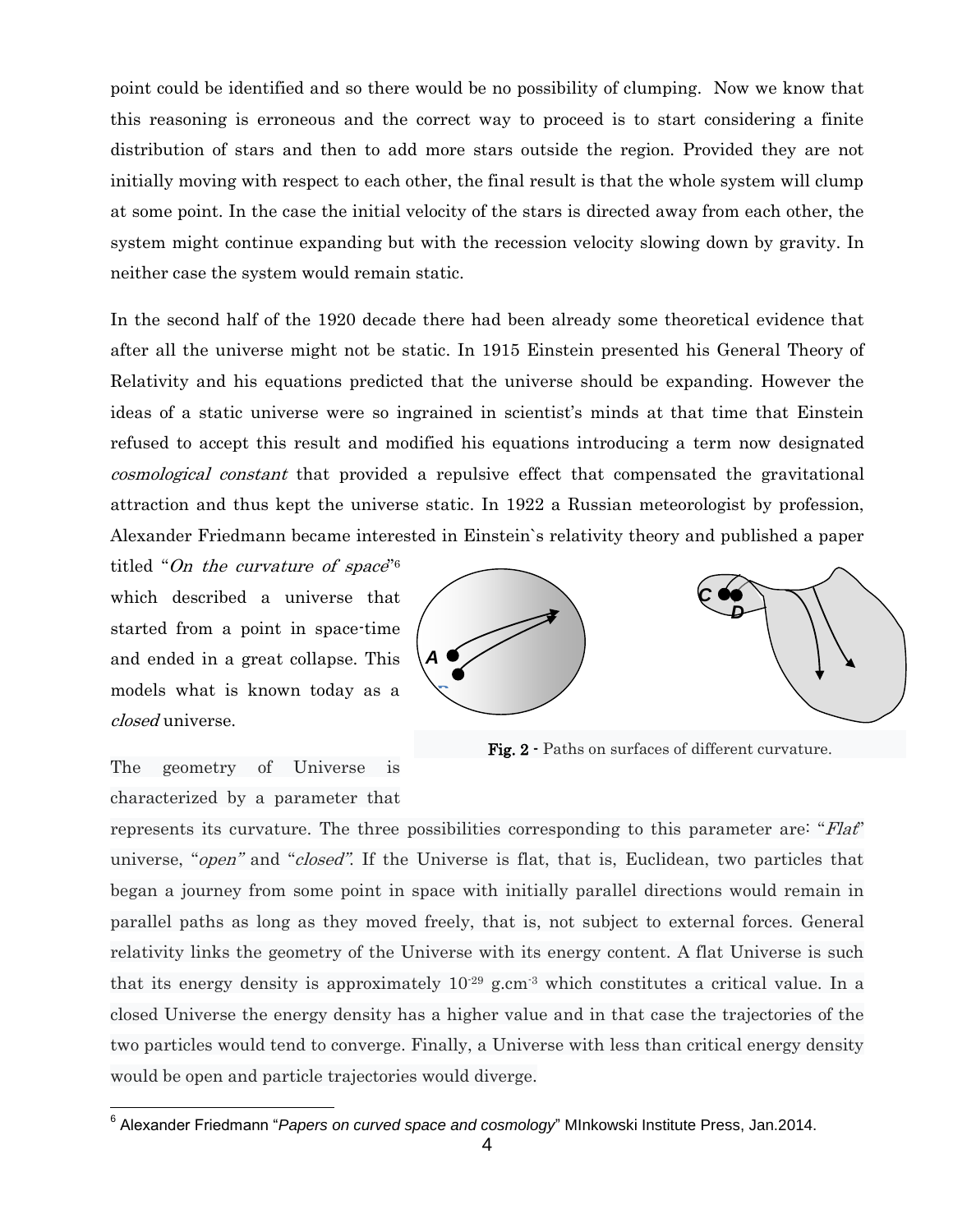Fig. 2 schematically shows the last two cases. On the left we have the trajectories of the two particles that move on a closed two-dimensional surface such as that of a sphere and in which the initially parallel paths converge. We say in this case that it is a positive curvature surface. **a b** On the right we see the trajectories of the two particles on an open surface such as that constituted by the "*saddle*", on which the trajectories diverge, being in this case a surface of negative curvature.

Although our imagination does not allow us to visualize a curved three-dimensional space, let alone a four-dimensional space-time, we can understand the concept by analogy with a twodimensional surface. Consider a plane, a sphere and a cylinder. Which of these surfaces is "*curved*"? Obviously, the plane is not. The sphere, on the other hand, is curved in an essential way, since it is impossible to deform it on a plane without being stretched or broken. The cylinder, on the other hand, can simply be unrolled on a plane without distortion or breakage. Therefore, we can consider it as a "*flat*" surface.

We can draw these conclusions easily because the surfaces considered are immersed in the three-dimensional space in which we find ourselves as observers. It was, however, one of Gauss's great achievements in the nineteenth century to demonstrate that the curvature of a surface can be determined intrinsically, that is, by measurements made locally on the surface by two-dimensional imaginary beings that inhabit it. Indeed, these beings could verify that on the surface on which they live the sum of the interior angles of a triangle constructed for example by means of tensioned ropes between three non-aligned points, it is always 180º and that the Pythagorean Theorem is fulfilled. In this way, without abandoning their twodimensional world, these beings can verify that the geometry of that world is Euclidean. With the perspective that gives us to inhabit a three-dimensional world, we know that in this case the two-dimensional surface can be a plane or a cylinder, since in local measurements, the difference is non-existent. On the other hand, if the beings existed on the surface of a sphere, they would verify that the sum of the interior angles of a triangle is always greater than 180º and that the Pythagorean theorem is not fulfilled. The conclusion would then be that the geometry of the two-dimensional world they inhabit is not Euclidean.

I can be shown that the critical energy density of the universe that makes it flat is

$$
\rho_{\text{Crft}} = \frac{3H_0^2}{8\pi G}
$$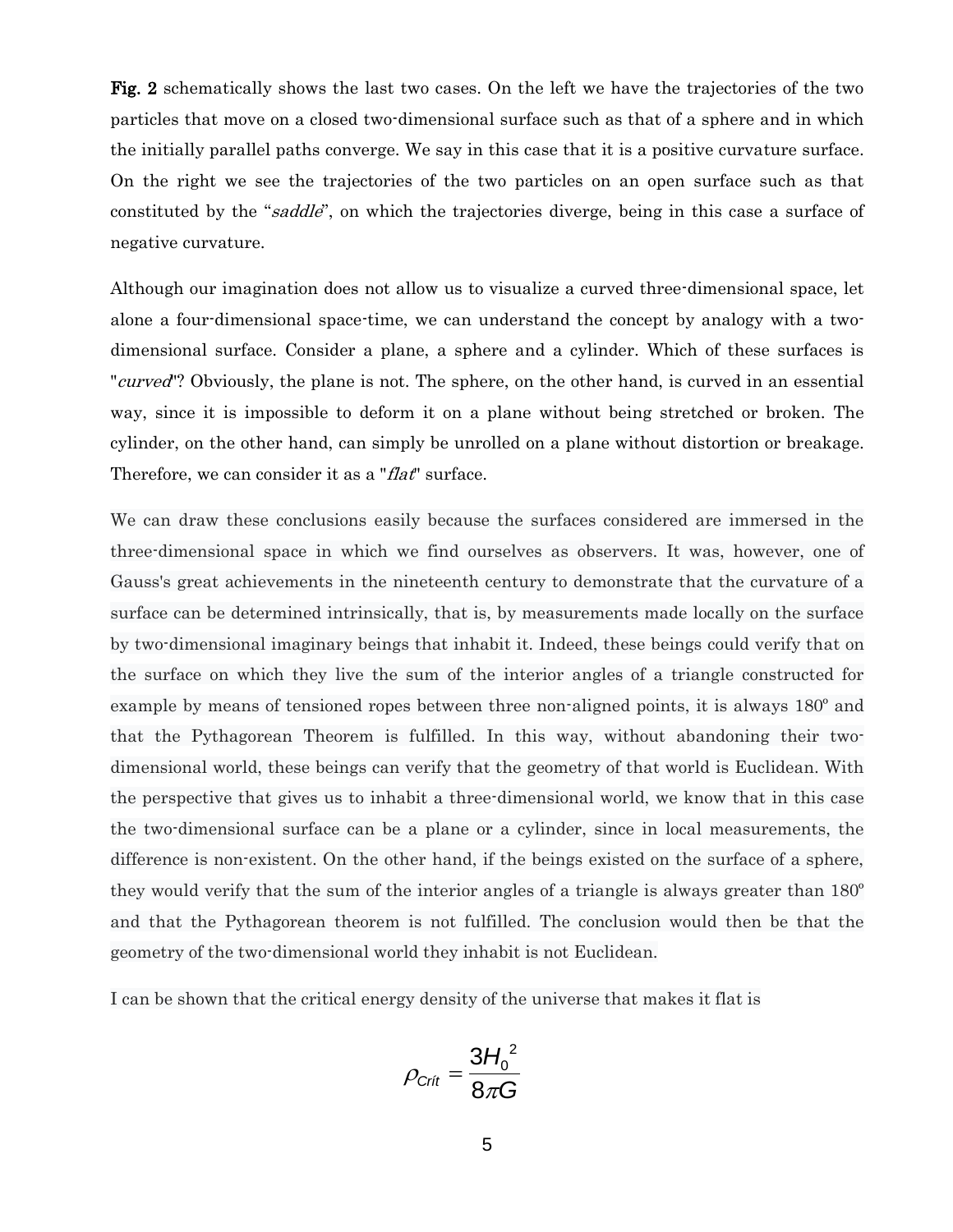where G is the universal constant of gravitation and  $H_0$  is the present value of the Hubble parameter in which we reserve the subscript "0" to denote current values of the variables considered. The energy density of the universe  $\rho(t)$  is the energy per unit volume. This energy can be expressed either in units of mass or in units of energy since both energy and mass are related by the Einstein's well-known formula  $E = mc^2$ , E being the energy, m the mass and c the speed of light in vacuum. So when we refer to total average energy density in the universe, we include all sorts of masses and energies.

More generally the evolution of the scale factor is given by the *Friedman equation* 

$$
H^{2}(t) = \frac{8\pi G}{3}\left[\rho(t) + \frac{\rho_{\text{Crit}} - \rho_0}{a^2(t)}\right]
$$

in which  $\rho(t)$  is the average energy density of the Universe as a function of time and  $\rho_0$  the current value.

To understand the history of the Universe we must analyze the evolution of the scale factor <sup>a</sup> with the cosmic time  $t$ . General relativity also provides us here the relationship between this evolution and the energy of the Universe. Fig. 3 shows how the scale factor increases with the evolution of the Universe.



Fig. 3 – Evolution of the scale factor of the universe as a function of cosmic time.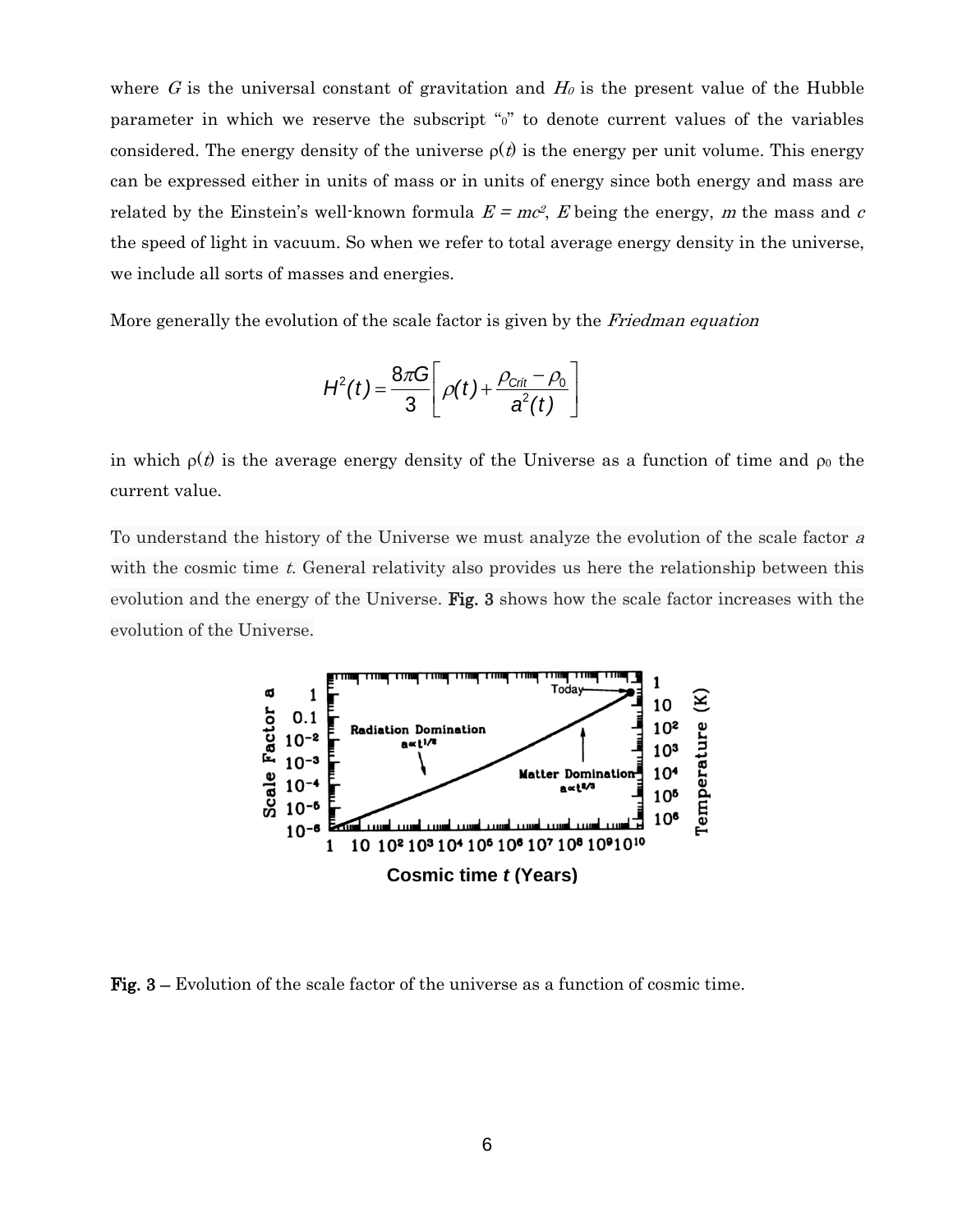In past times, factor a varied with time proportionally to  $t^{1/2}$  to do so later proportionally to t  $2^{2/3}$ . As we will see, the way in which the scale factor a changes over time is determined by the energy density of the Universe. In early times, radiation was the dominant form of energy, while in later times most of the energy was represented by the non-relativistic (i.e. rest) mass of the particles present. In fact, one of the ways to evaluate the energy content of the Universe is by measuring changes in the scale factor. We will see that as a result of this analysis, there are indications that very recently factor a has stopped increasing proportionally to  $t^{2/3}$ , which would imply that it would begin to dominate a new form of energy in the Universe.

If the Universe is flat and dominated by matter, it is  $a \propto t^{2/3}$ , so it gives  $\frac{da}{dt} \propto (2/3)t^{1/3}$  and therefore  $H = (2/3)t^{-1}$ . So an effective way to verify the cosmology of the Universe is to independently measure the rate of change of Hubble parameter  $H_0$  and the age t<sub>0</sub> of the Universe. It arises immediately from the above that in a flat universe dominated by matter, the  $H_0t_0$  product must be equal to 2/3.

Since for a flat Universe it is  $H_0t_0 = 2/3$ , the expected age for such a universe would be  $t_0$  $=(2/3)/H_0 \approx 8.10$  Gyr, the best current estimate being between 13 and 14 Gyr which suggests that the idea of a flat universe dominated solely by matter would not be viable. In recent years there have been observations that suggest that there may be in the Universe another form of energy other than radiation and ordinary matter. This form of energy is known as *dark energy* and one possibility is that it represents a constant value of energy density.

This additional energy contribution of the Universe is introduced through the so-called  $cosmological constant$   $\Lambda$ . The history of this cosmological constant is curious. Einstein introduced it into his field equations in 1917 as an antigravity effect to achieve a static universe, however, when Hubble in 1929 states that galaxies move away from the local group to which our milky way belongs and that therefore the universe It is expanding, Einstein eliminates it from its equations and practically until the beginning of the '90s, cosmologists assumed its value was nil. However, from those years, new observational evidence led to reconsider it.

#### The cosmic microwave radiation background.

We must refer now to the *cosmic microwave radiation background* (CMB). This radiation background consists of an isotropic flow of radiation that comes from space in all directions and was first detected by radio astronomers Arno A. Penzias and Robert W. Wilson in 1964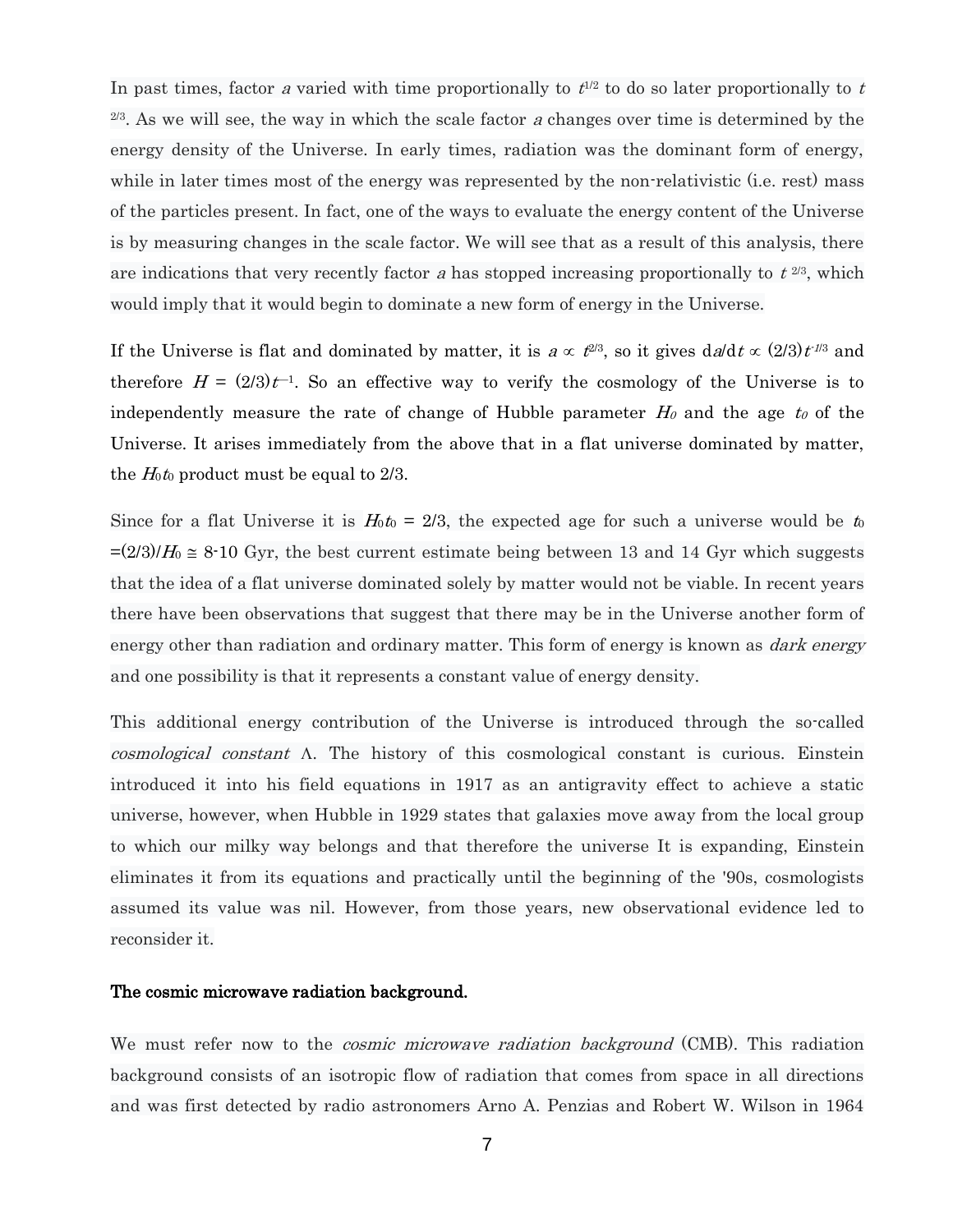while working with a radio antenna in a laboratory of Bell Telephone in New Jersey, USA. This radiation background offers us a vision of the Universe when it was only about 300,000 years old. The photons that make up the CMB began to travel as free radiation when the temperature of the Universe dropped to about 3000 ºK when the density of electrons present became low enough for the coupling between electrons and photons, that is, the dispersion of the photons by electrons, became negligible. From that moment on, the Universe became transparent to the photons that have continued to travel freely until today.

It is interesting that in 1965, a young theoretical physicist from Princeton, P.J.E. Peebles, published a work in which he speculated about the possibility that there could be a microwave background from the early Universe with an equivalent current temperature of approximately 10ºK. Peebles' work was inspired by the ideas of Robert H. Dicke, a leading Princeton experimental physicist who in 1964 already wondered if there could be no observable radiation remaining from a warmer and denser stage of the Universe. Previously, some theoretical speculations had already been made, among which the work carried out in the 1940s-50s by George Gamow and his collaborators Ralph Alpher and Robert Herman, who had developed a theory of nuclear synthesis based on the idea of a primeval "great explosion ". In 1948 Alpher and Herman made from this idea the prediction of the existence of a cosmic radiation background with a temperature of 5ºK. Similar calculations were made in 1964 by Y.B. Zeldovich in Russia and independently by Fred Hoyle and R.J. Tayler in England.

The measurements made by Penzias and Wilson were made at the wavelength of 7.35 cm and the equivalent temperature was set at 13.5ºK. Under the hypothesis that the early Universe was much hotter and denser than at present, it can reasonably be considered that under such conditions the rapidity of interaction between particles, that is between photons and mainly electrons, was much higher than the rate of expansion and the state of the Universe evolved from a thermodynamic quasi-equilibrium to another. Now, the distribution of radiant energy of a black body in thermal equilibrium is given by Planck's formula

$$
\rho_{\tau}(\lambda) d\lambda = \frac{8\pi hc}{\lambda^5} \frac{d\lambda}{e^{hc/\lambda kT} - 1}
$$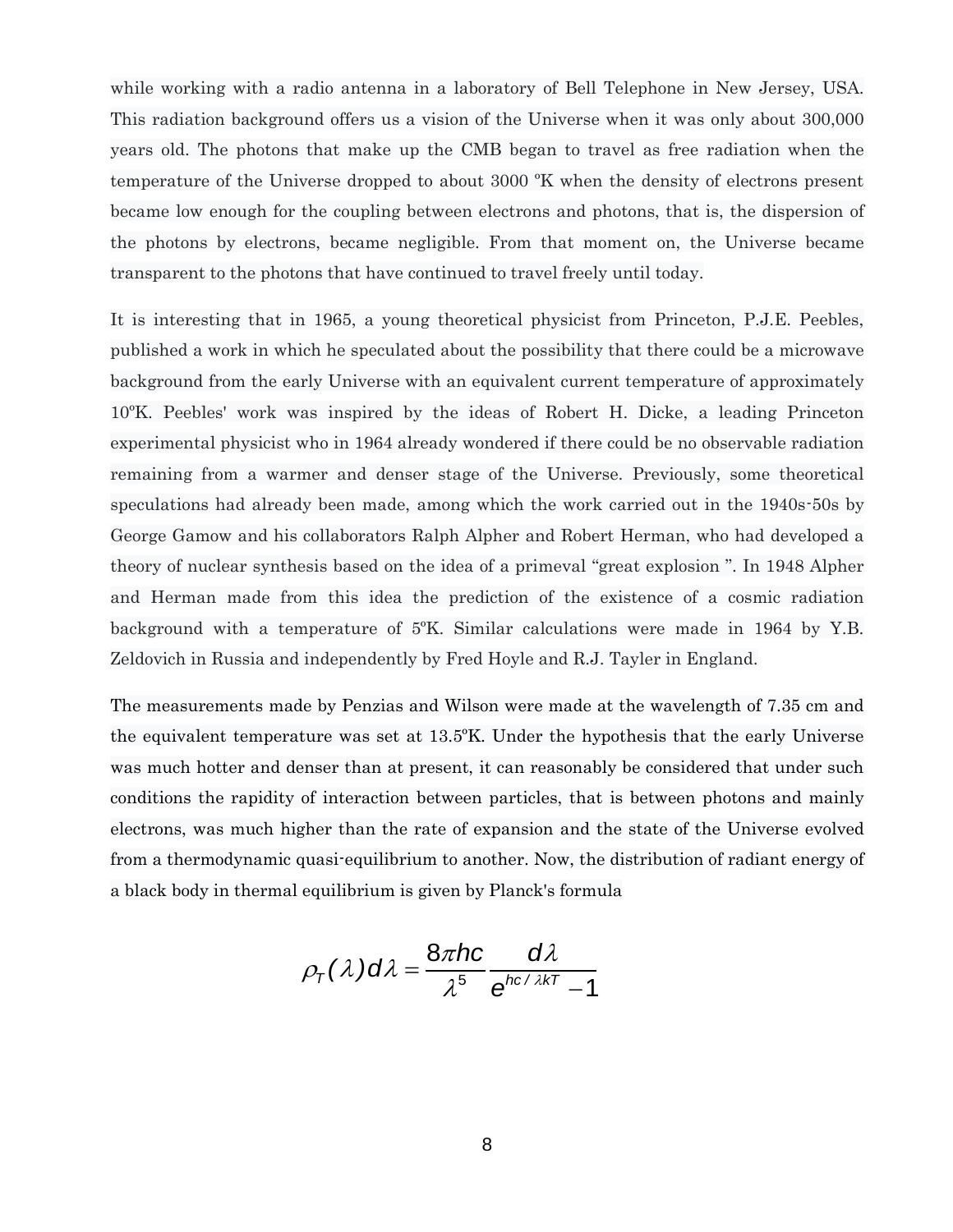where  $\rho(\lambda) d\lambda$  is the black body radiation energy per unit volume within the wavelength range  $\lambda$ to  $\lambda$  + d $\lambda$ . T is the absolute temperature, k the Boltzmann constant (k = 13.38 x 10<sup>-16</sup> erg/<sup>o</sup>K), c the speed of light in a vacuum and h the Planck constant  $(h = 6.665 \times 10^{-27} \text{ erg.s}).$ 



Fig. 4 – Cosmic microwave radiation spectrum measured by FIRAS spectrophotometer on board the COBE satellite. The curve represents dozens of measurements with a margin of error less than the thickness of the line.  $(1 \text{ Jy (Jansky)} = 10^{-26} \text{ W.m}^{-2} \text{.Hz}^{-1} = 10^{-23} \text{ erg.s}^{-13} \text{cm}^{-2} \text{.HZ}^{-1}$ 

Fig. 4, shows the total correspondence between the measured energy intensity values and those that represent the radiation of a black body at a temperature of 2.7 ºK. During expansion the black body radiation continues to obey Plank's law but with temperature that decreases in proportion to the scale of expansion.

#### The "big-bang"

The thesis on which all the cosmology of the "Big Bang" rests is that approximately between thirteen and fourteen billion years ago, any two points of the observable universe were arbitrarily close. This means that at that moment, the light had not yet had time to travel more than an infinitesimal distance and therefore the horizon for any observer (if it could have existed in such circumstances), was infinitely close. All this implies that the universe constituted what we call a singularity, that is, it was limited to a point where the density of matter-energy became infinitely high.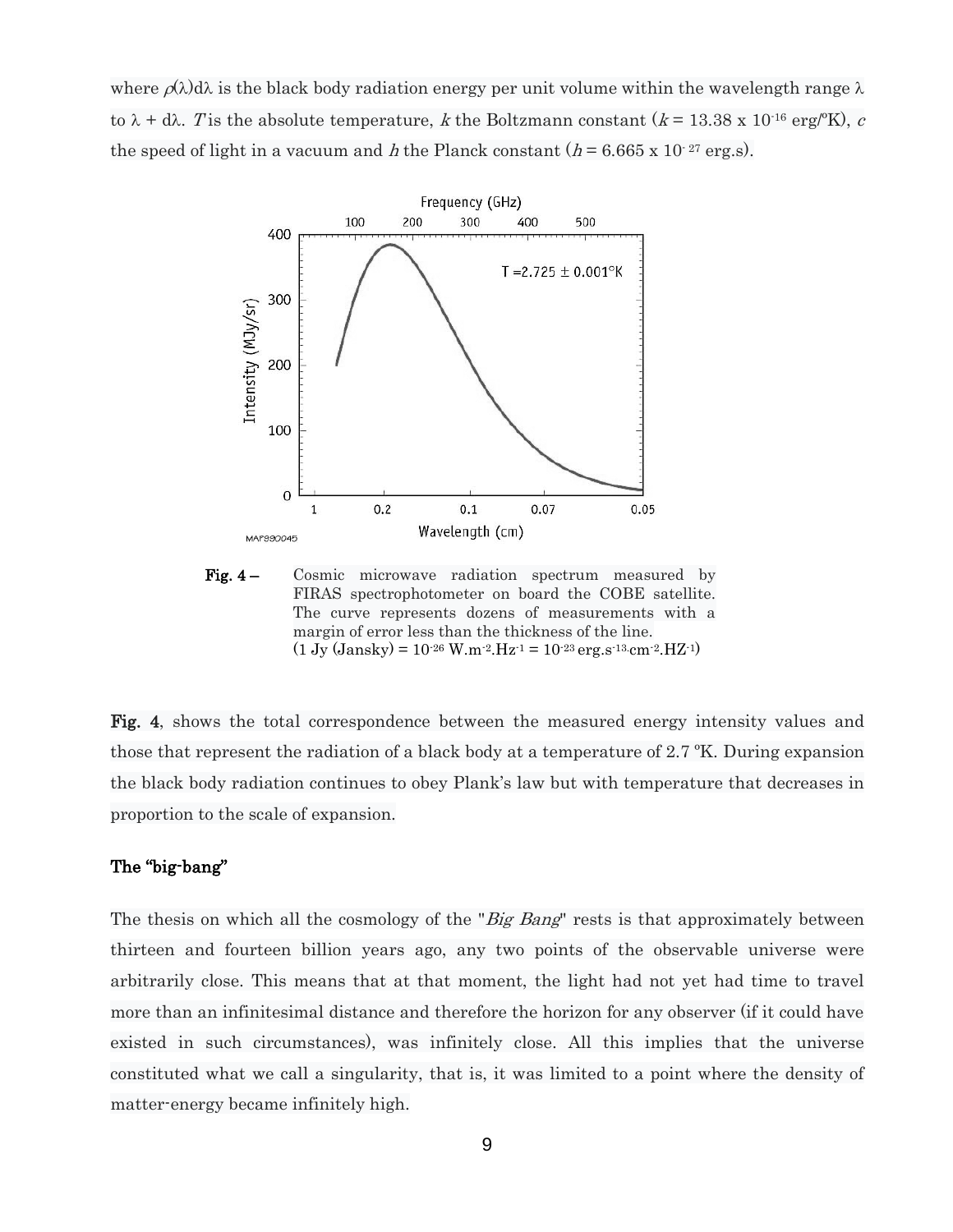The two questions that arise immediately around this hypothesis are: How old is our Universe that evolved until today from that singularity? And did the Universe exist before it? Cosmology can answer the first question with reasonable certainty; the second does not have an answer, at least so far, in the field of science. We can imperfectly visualize the big bang as a kind of explosion from that singularity that gave rise to the expansion of the Universe and the recession movement of galaxy systems according to Hubble's law.

The most precise estimates of the Hubble  $H_0$  constant at the time of writing these lines yield a value for this of  $(67.5 \pm 1.2)$  km/s /MPc, with a MPc (Megaparsec) approximately equal to 3 million light years. The resulting age of the universe would be 113.8 billion years (13800 million years).

Since the Hubble constant is so small, the recession velocity of the galaxies close to ours is consequently small and its general recession movement is then masked by the local movements that these nearby galaxies, belonging to the so-called *Local Group*, can exhibit. This Local Group is a galaxy system in which the Milky Way along with Andromeda are the dominant ones as well as other accompanying galaxies. As these galaxies orbit one in relation to the others, they do not show clearly to take part in the expansion movement of the farthest galaxies.

We have seen above that if the Universe has the average critical density

$$
\rho_{\text{Crit}} = \frac{3H^2}{8\pi G}
$$

it would be a marginally open flat universe, that is to say in which galaxies would have the energy barely necessary to move away infinitely.

Remember that this critical density corresponds to a value

$$
\rho_{\text{Crft}} = 1.88 h^2 \times 10^{-29} \text{ g cm}^{-3} =
$$
  
= 1.88 \times 0.72<sup>2</sup> \times 10<sup>-29</sup> g cm<sup>-3</sup>  $\approx$   
 $\approx 10^{-29} \text{ g cm}^{-3}$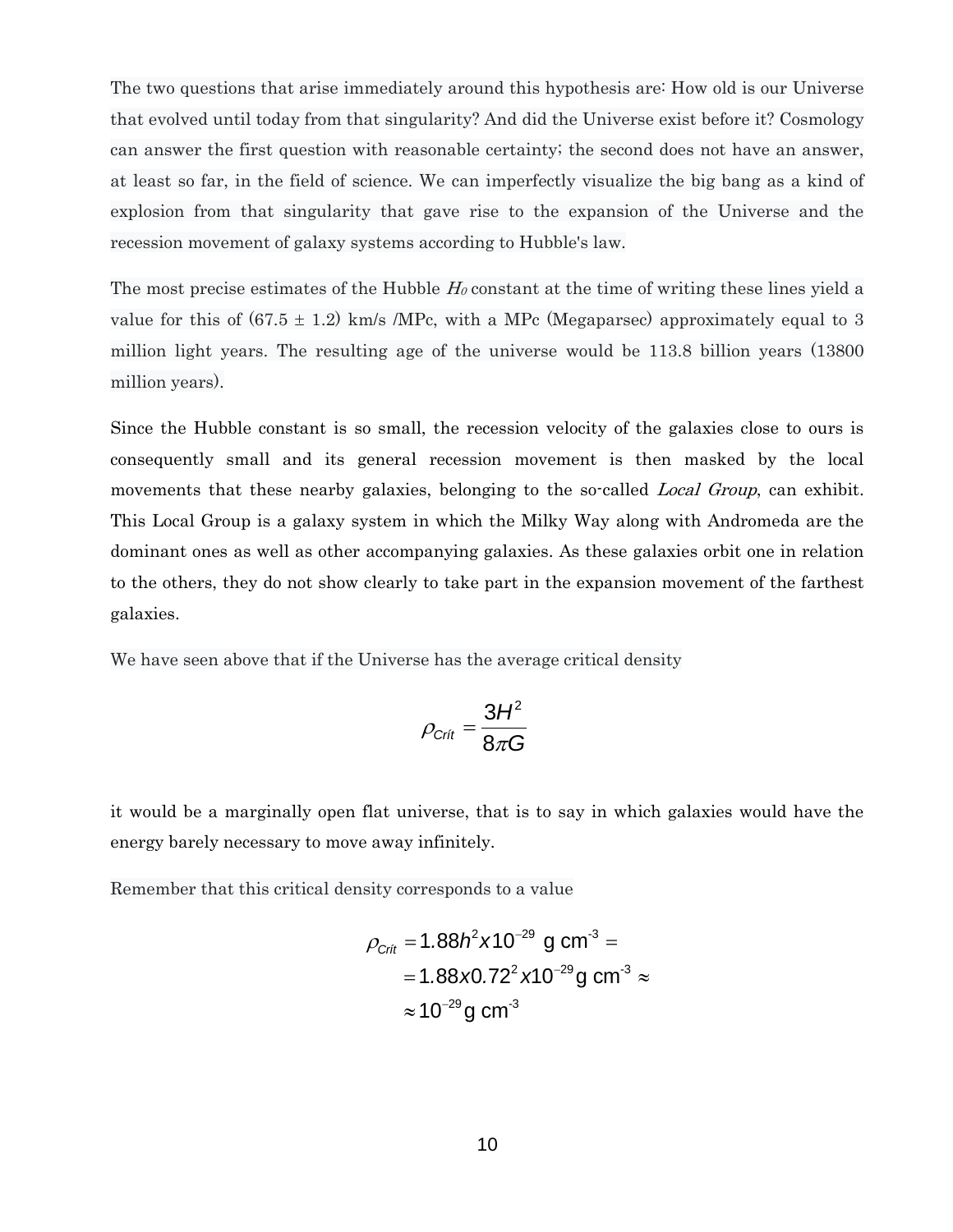This is certainly a value that represents very little matter, a few hydrogen atoms per m<sup>3</sup>. In cosmology it is usual to define the radius between the average density of the universe and the critical density, identifying it with the letter  $\Omega$ . That is to say

$$
\Omega = \frac{\rho}{\rho_{\text{Crit.}}}
$$

so that if  $\Omega = 1$ , we have a flat universe, of zero curvature but marginally open, if  $\Omega > 1$ , the Universe would be spherical, of positive curvature and closed, that is, the galaxies could not move away indefinitely and the expansion would stop and eventually his movement would be reversed leading to what is known as the "Big Crunch". Finally, if  $\Omega$  <1, we would have a hyperbolic Universe, of negative curvature and open in which galaxies could expand indefinitely. Both in the latter case and with the flat Universe, the Universe would continue to expand until the "*thermal death*", a situation that has been called the "*Big Chill*", although in the latter case it would do so more slowly than in the first.

In general, the preference of cosmologists turns to accept a value of  $\Omega = 1$ , among other reasons because this value is the only one consistent with an inflationary universe scenario, which we will refer to.

However, if the number of galaxies is counted in a sufficiently large volume, say of the order of one billion light years, we multiply this number by the average total mass of stars in each galaxy, and divide this value by the volume considered, we would obtain the average density of visible matter in that volume. The problem that arises is that the value resulting from such an estimate is approximately 0.5% of the critical density, that is to say  $\Omega = 0.005$ . While it is true that there may be significant errors in these calculations, these would not imply variations greater than 100%. So, at most visible matter can contribute 1% to critical density. Where does the other 99% come from, if the Universe really has critical density?

A part of the missing mass may be given by non-luminous matter, and therefore not visible, in and around the galaxies. Clouds of gas and dust, dark stars and eventually even black holes, which could account for three times the visible mass, which would be consistent with the observed movements of galaxies. Anyway, we would still be with  $\Omega = 0.1$ , still very short of the critical density!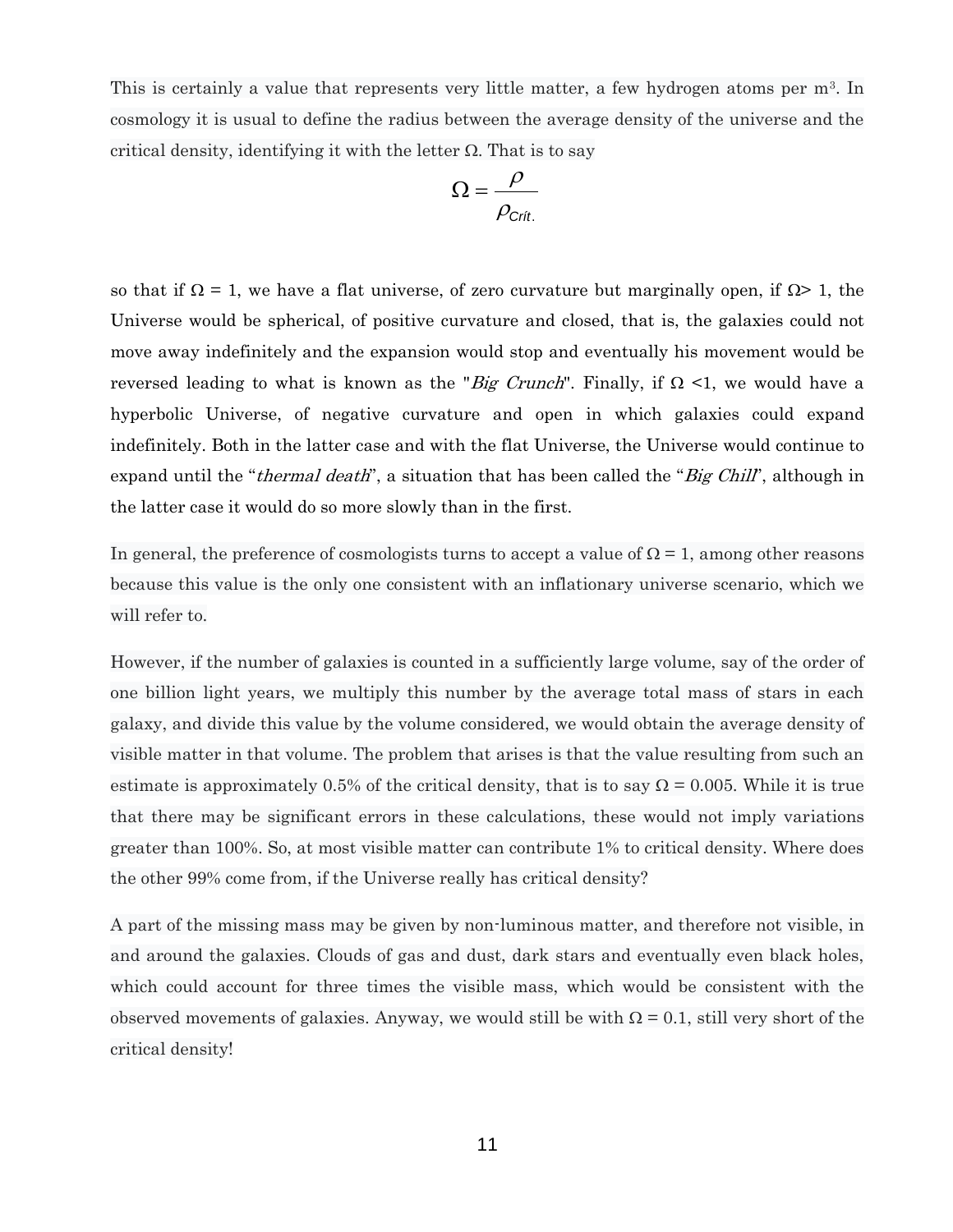So to reach that critical density value, it would require that not only most of the matter in the Universe is not luminous but that there should be some new and strange type of matter very

different from the familiar electrons, protons and neutrons that constitute everything that surrounds us. In addition, this hypothetical and mysterious "dark matter" should not be located in the large aggregates of visible matter since otherwise it would have been detected by its gravitational influence on the movement of galaxies.



of the Universe that began about 7.5 billion years ago..

What this dark matter consists of and how it is distributed in the Universe is one of the biggest questions of today's cosmology.

Thus, until the beginning of the 1990s, what was considered true is that the density of the Universe could be so low that it did not exceed the critical value and the expansion continued forever or that the density was so high as to stop that expansion. In any case, the expansion rate should be reduced over time by the effect of gravitational "*braking*". However, in 1998 the Hubble Space Telescope (HST) observations made on very distant supernovae showed evidence that the Universe expanded in the past more slowly than at present. So, the expansion of the Universe, against everything thought until then, is accelerating instead of slowing down. Cosmologists certainly do not yet have an answer to this effect, but at least they have given it a name: "*dark energy*".

What is the nature of this dark energy remains a mystery until the moment of writing this. What can be estimated is its quantity due to its effect on the speed of expansion of the Universe. It is estimated that dark energy represents 68% of the total energy of the Universe, dark matter would contribute around 27%, and the rest, less than 5%, would be the contribution of "ordinary" matter. Fig. 5 schematically shows this acceleration that begins approximately at the average age of the Universe, that is to say about 7.5 billion years ago. As usual in space-time representations, the three-dimensional physical space is displayed on the horizontal scale in a single dimension while time corresponds to the vertical scale.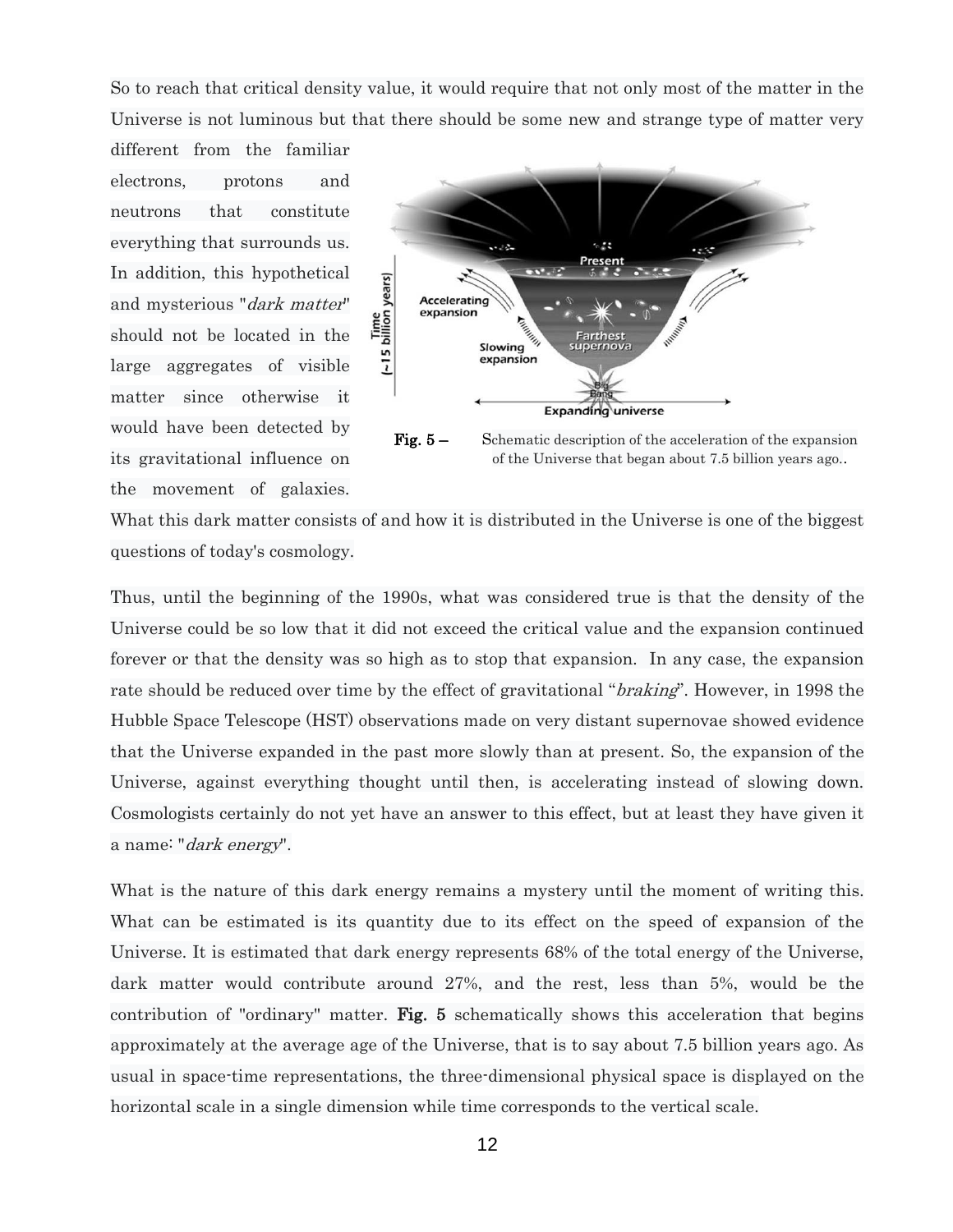An explanation for dark energy is that it is a property of space. This interpretation arises from the introduction by Einstein of the cosmological constant to which we have already referred to earlier. According to this interpretation, empty space has its own energy and since it is an intrinsic property of space, it is not diluted as space increases with the expansion of the Universe. As a result, this form of energy would cause an increase in the speed of expansion. Unfortunately, so far no one knows why the cosmological constant intervenes in the field equations of relativity or why it has the value produced by the observed acceleration of the expansion of the Universe.

Another alternative explanation of why space has energy comes from quantum field theory. In relation to this, it is accepted that the empty space is the seat of virtual processes of creation and annihilation of particles made possible by the Principle. of Uncertainty, but the calculations made so far by physicists suggest that the energy that space acquires by these virtual processes exceeds by a factor of 10120, nothing less!, the one required to explain the acceleration of expansion so the mystery continues .

Another explanation, which does not explain yet anything, is the hypothetical presence of a new type of force field that fills the entire space and has an effect contrary to gravitation. The physicists who postulated it have named it "quintessence" in reference to the 5th element of the Greek philosophers.

Of course, one last possibility, but that scientists are not willing to accept lightly, is that Einstein's general theory of gravitation is incorrect. This would require a new theory that, in addition to the acceleration of the expansion of the Universe, allows us to understand its structure and evolution.

Based on theoretical models and observations, cosmologists have concluded that the total energy content of the Universe is as indicated above, that is  $\sim 68\%$  dark energy,  $\sim 27\%$  dark matter and  $\sim$  5% "normal" matter. With respect to the second component, that is to say the dark matter, it is almost certain that it is not barionic matter (protons and neutrons) for example in the form of clouds because it would be detected by the absorption of the radiation that passed through them. It is also not antimatter, because the gamma radiation that would occur when annihilated with ordinary matter is not observed. Finally, it is not likely to constitute giant black holes of galactic dimensions because a gravitational lens effect corresponding to such objects is not observed. The most favored hypotheses at the moment are on the one hand that dark matter is constituted by exotic particles such as WIMPS (Weak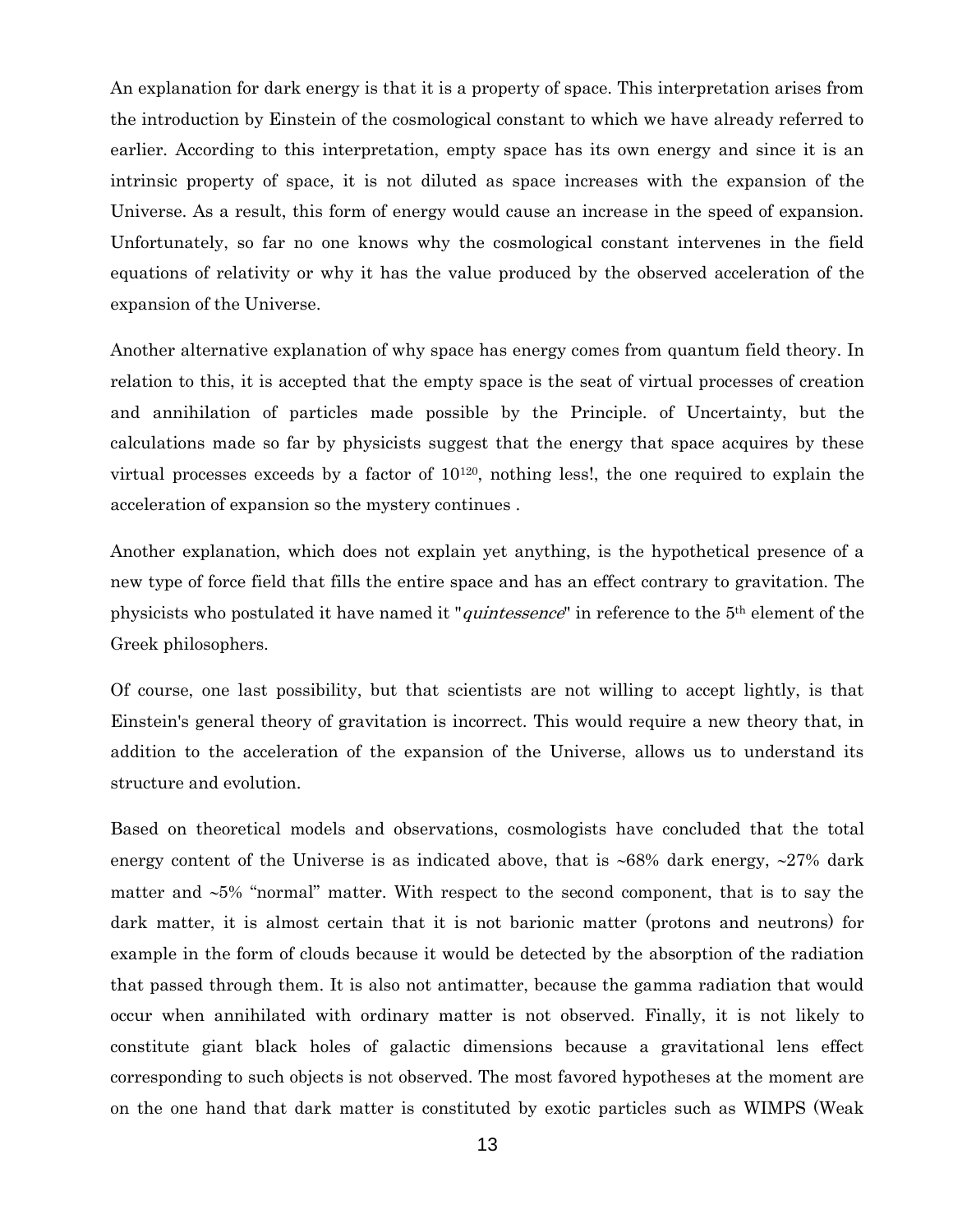Interacting Massive Particles). These would be particles that possessing mass, interact very weakly so that they can pass without difficulties through matter Candidates for these particles would be neutrinos, axions and neutralins. Nevertheless neutrinos, if they have mass, it is anyway too small to make a significant contribution to dark matter. Axions are particles that have been proposed to explain the absence of an electric dipole moment in the neutron and although they would not possess much mass, they could have been produced in abundance in the big bang. They have not been detected until the moment of writing this. Neutralins on the other hand, would be massive particles, 30 to 5000 times the mass of the proton, but its search still continues.

The other hypothesis regarding dark matter is that it is "*Massive Compact Halo Objetcs*" (MACHOs), which would be compact objects of ordinary matter with sizes that could range from that of a small star to that of super-massive black holes.

#### The problems with the conventional big bang theory.

The first problem that is not possible to solve within the big bang theory framework is the so called *Homogeneity* or *Horizon problem*. The big bang model, as we shall see, is unable to explain the uniformity of the Cosmic Microwave Background Radiation (CMB) at the time of decoupling when the universe was about 370000 years old. Measurements today show that this uniformity amounts to 1 part in 10<sup>5</sup>, certainly an amazing uniformity.



Fig. 6 – Cosmic microwave background radiation arriving us from opposing locations of the universe.

We know that the temperature of the universe at the time of decoupling  $t_D$  was around 3000 K which is about the temperature at which hydrogen atoms can be formed and the hot plasma became transparent enough so that the photons were able to escape from it. From this we can calculate the physical distance  $h(t_0)$  from the source to us today, which is

$$
I_P(t_0) \approx 28.2 \times 10^9
$$
 light years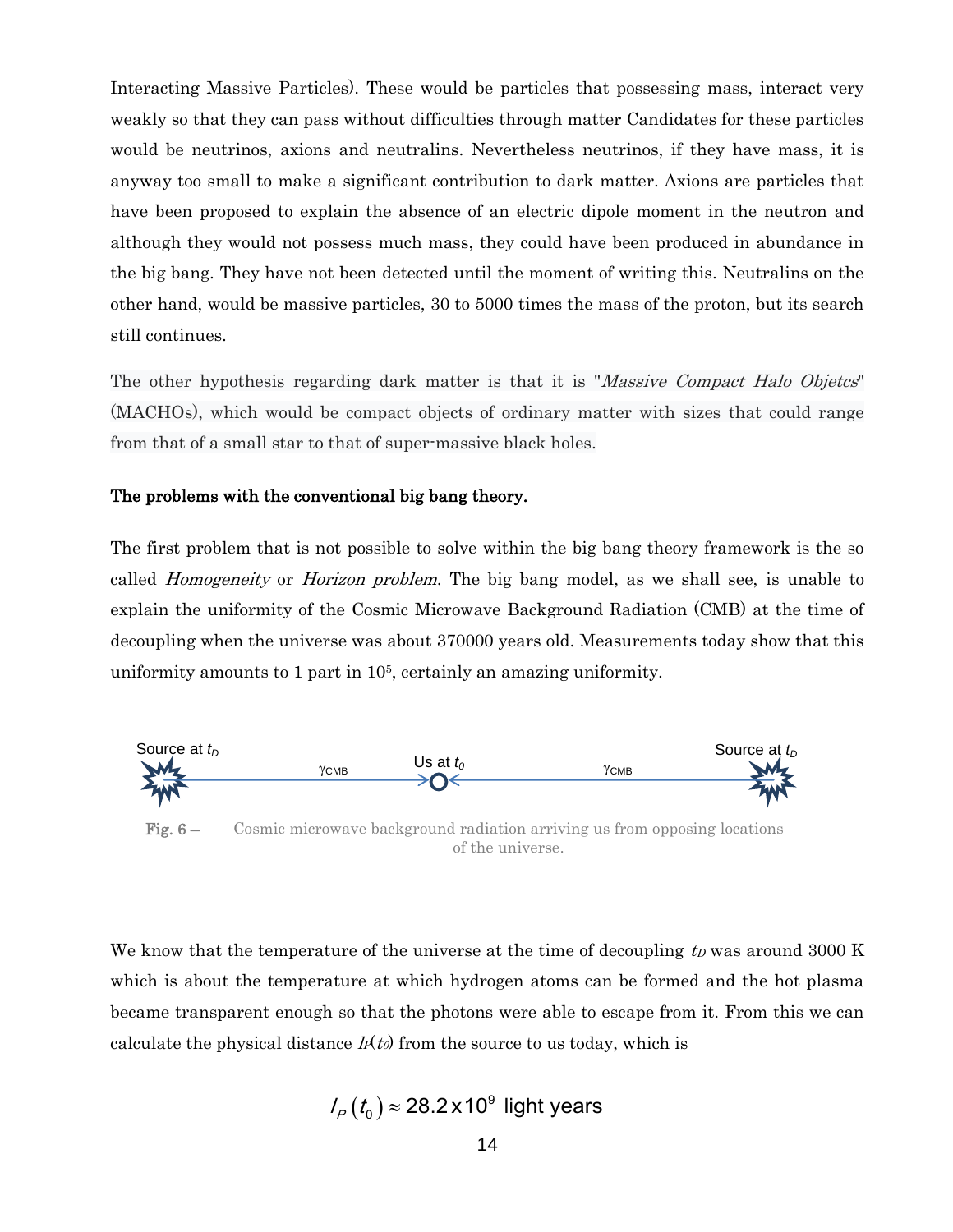On the other hand, the *horizon* at that time  $h_P(t_D)$ , that is the maximum distance light could have traveled from the time of decoupling, was

$$
I_{\text{hp}}(t_{\text{D}}) \approx 1.1 \times 10^6
$$
 light years

that is significantly less than  $l\not{p}(t_D)$ . So  $l\not{p}(t_D)/l\not{p}(t_D) \cong 23$  which means that at the moment of decoupling the sources in Fig. 6 were about 46 horizon distances apart from each other making impossible for the sources to have any causal connection between them. It is possible to assume that the singularity from which the universe evolved was perfectly uniform and homogeneous, but this is an assumption and not and explanation. To *explain* the uniformity of temperature at the big bang some other reasoning is needed. As we shall see inflation provides this explanation.

What we are going to consider now is how close to 1 at  $t = 1$ s must have  $\Omega$  been for  $\Omega$  to be in the range we know it is today. The time of 1s is selected as appropriate because all the evidence suggests that the big bang model describes correctly the evolution of the universe from that instant to the present. Calculations lead to an estimate  $|\Omega - 1|$ <sub>t=1second</sub>  $\leq 10^{-18}$  which means that when the universe was 1 second old  $\Omega = 1$  to an accuracy of 18 decimal places! But the problem arises that there is no reason a priori whatsoever for  $\Omega$  to have that particular value. We can circumvent the problem just accepting as a postulate that the universe at the big bang started with a value for  $\Omega$  equal to or extraordinary close to 1, but this is not an explanation. Again, we shall see how inflationary cosmology solves this riddle.

A third problem that arises within conventional big bang cosmology is the so called Magnetic *Monopole problem.* According to the original Big Bang theory, there should be a vast number of heavy, stable "*monopoles*", or a magnetic particle with only a single pole. Grand Unified [Theories](https://en.wikipedia.org/wiki/Grand_Unified_Theory) propose that at high temperatures (such as in the early universe) the [electromagnetic](https://en.wikipedia.org/wiki/Electromagnetic_force)  [force,](https://en.wikipedia.org/wiki/Electromagnetic_force) [strong,](https://en.wikipedia.org/wiki/Strong_nuclear_force) and [weak](https://en.wikipedia.org/wiki/Weak_nuclear_force) [nuclear forces](https://en.wikipedia.org/wiki/Nuclear_force) are not actually fundamental forces but arise due to [spontaneous symmetry breaking](https://en.wikipedia.org/wiki/Spontaneous_symmetry_breaking) from a single [gauge theory.](https://en.wikipedia.org/wiki/Gauge_theory) These theories predict a number of heavy, stable particles that have not been observed in nature. The most notorious is the magnetic monopole, a kind of stable, heavy "charge" of magnetic field. Monopoles are predicted to be copiously produced following Grand Unified Theories at high temperature and they should have persisted to the present day, to such an extent that they would become the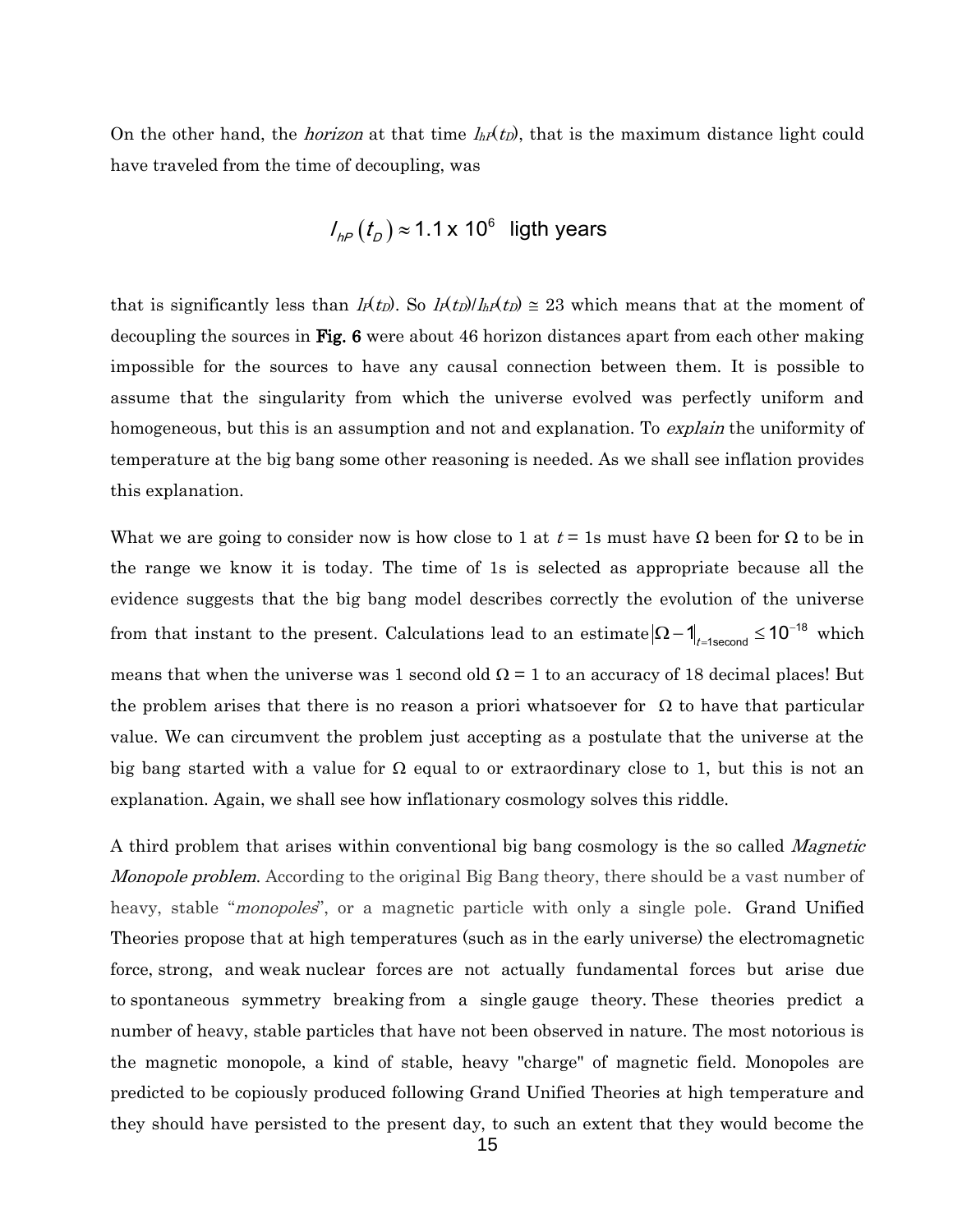primary constituent of the Universe. Not only that is not the case, but all searches for them have failed, placing stringent limits on the density of relic magnetic monopoles in the Universe. Inflation diluted the number of monopoles in the Universe so we don't detect them today. A period of inflation that occurs below the temperature where magnetic monopoles can be produced would offer a possible resolution of this problem: monopoles would be separated from each other as the Universe around them expands, potentially lowering their observed density by many orders of magnitude.

#### Why inflation?

It is common saying among scientists that the standard cosmological "big bang" theory leaves the "bang" wanting. This is true to some extent since this theory says nothing about the causes that gave rise to our universe. Instead, it takes for granted that the universe is created out of nothing and from that event onwards space and time appear and the universe evolves expanding up to the present time. So, the big bang theory is really a model that pretends to describe the evolution of the universe from the instant *after* it was created up to the present.

The inflationary hypothesis is a modification of the standard cosmological big bang theory that comes to the rescue of this and other problems that the standard model leaves unanswered. These problems are: the horizon problem, the flatness problem and the monopole problem, among others as we shall see.

The inflationary hypothesis was proposed by the American physicist Alan Guth in 1979 while he was working as a postdoctoral fellow at the Stanford Linear Accelerator Center. What this hypothesis basically states is that the space in the very early universe underwent a tremendous but very brief burst of expansion. This burst of inflation lasted only from 10-35 to some moment between  $10^{-33}$  and  $10^{-32}$  seconds after the singularity out of which the universe supposedly appeared. Then the expansion of the universe continued but at a much slower pace. So the idea is that once the space and time (or should we better say *space-time*?) were created at the singularity, space-time experienced a gargantuan burst of expansion which led the initial point singularity to an expansion factor of more than 10<sup>30</sup>, perhaps 10<sup>100</sup> in an incredible brief process lasting only for about  $10^{-35}$  seconds. This increase in size of the universe was so large and so fast that far exceeded all the expansion the universe experimented in the 14 billion years since the end of the inflationary phase to the present. It is important to take into account that although de expansion rate during inflation was much higher than the velocity of light in vacuum, this does not contradict relativity theory since it was space itself that was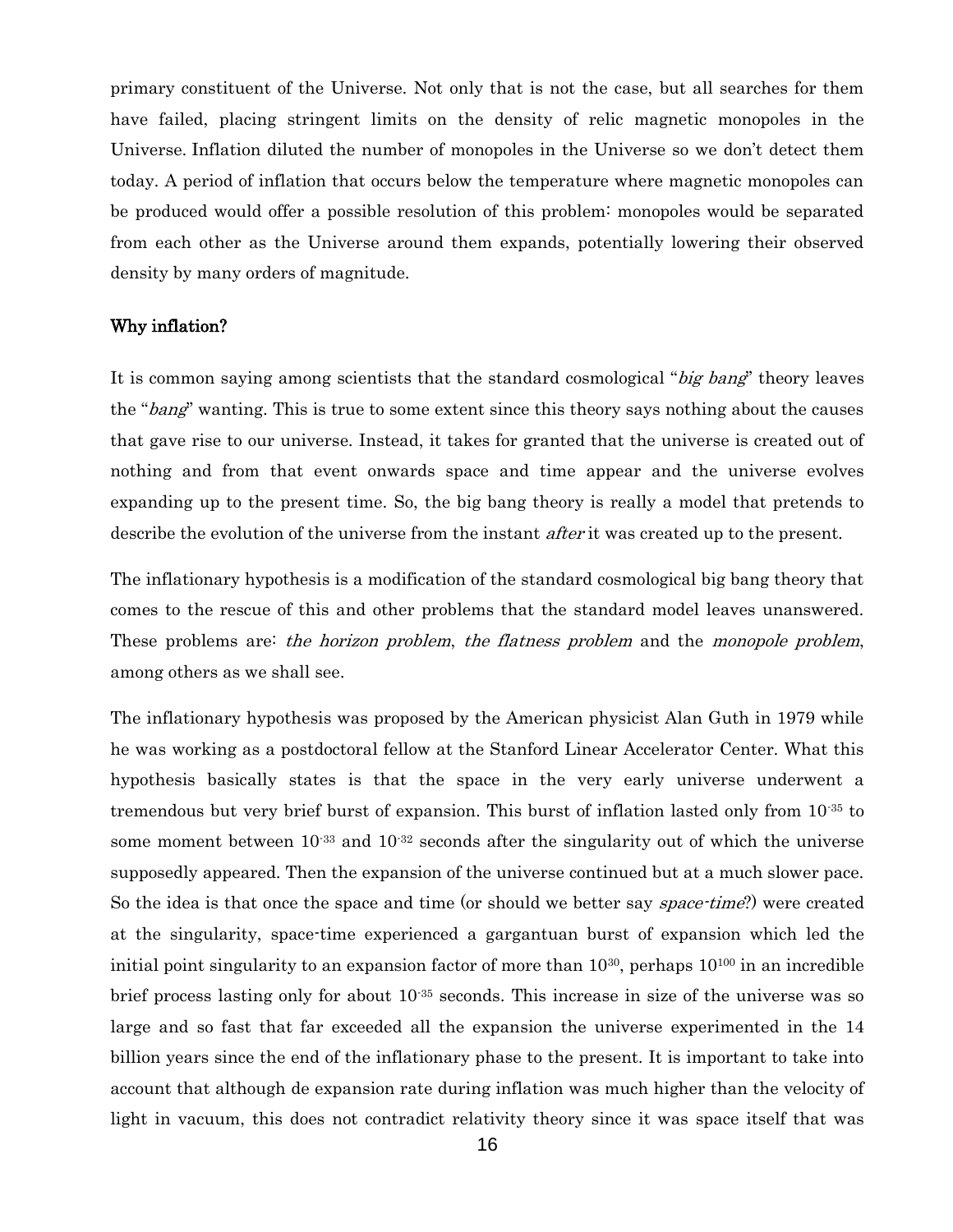expanding. According to this, the light and radiation emitted by the vast majority of the universe could not have yet reached us and some shall not arrive before the sun and the earth extinguish. This is the reason why our observable region of the universe is but a speck of dust in the immensity of the entire cosmos.

So the story goes like this: once the universe was created, or to be more careful with the wording, once the universe began its existence as a chaotic hot soup of particles and radiation and *after* a brief interval of about 10<sup>-36</sup> seconds, a tremendous burst of expansion took place. This burst of expansion lasted for only about  $10^{-35}$  seconds but as we shall see had enormous consequences in the succeeding evolution of our universe, among these its smoothness, flatness and large-scale isotropy.

Let's analyze first which is the mechanism today with the largest acceptance within the physicist's community that explains the origin of this gigantic outward push the universe experimented during the inflation period. There are so far four basic forces recognized that govern the behavior of our physical world. These are: the electromagnetic force, the nuclear weak force, the nuclear strong force and gravitation. Quantum Field Theory (QFT) teaches us that all these forces arise



from the existence of their corresponding fields. Although presently these fields appear as independent one from the other in the early universe, even before the onset of the inflationary stage, when the universe was about  $10^{-36}$  seconds old, the temperature was sufficiently high to make the first three fields indistinguishable and unified in a single force field.

As universe expansion progressed and average temperature decreased, this unification started to decay and each force field began to acquire its present identity. Fig. 7 shows schematically the sequence of this process as a function of the temperature of the universe and its corresponding age according to QFT. We must note that the unification of gravity with the other forces is still to some extent speculative.

Now, to explain the burst of inflation another force field must be brought to the stage. Although there is so far no direct observable evidence of its existence, physicists in general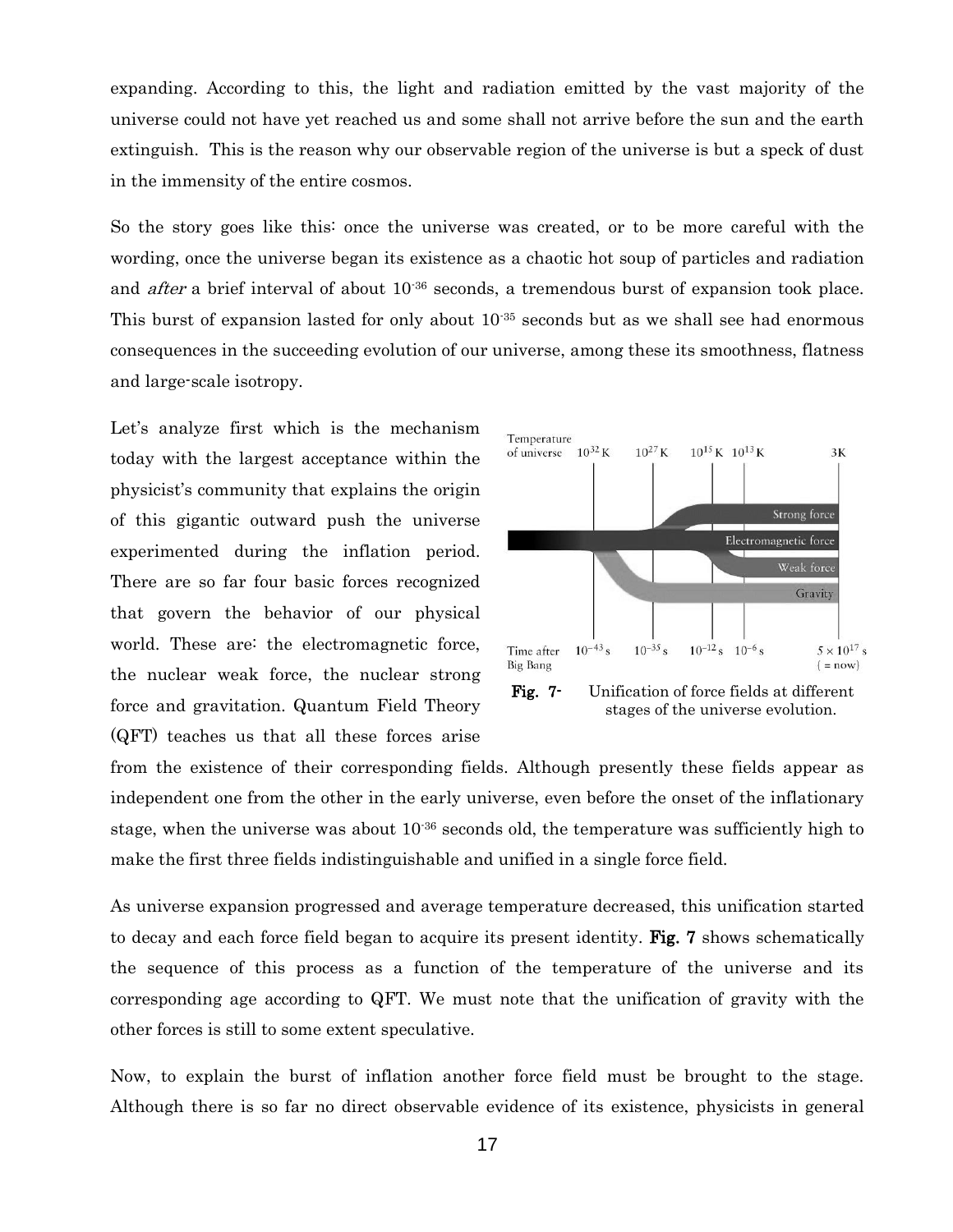accept its reality and baptized it *inflaton field*. This still speculative inflaton scalar field permeates the whole universe. The scalar field potential energy as a function of the field value is shown in Fig. 8. The inflaton field may be identical to vacuum energy reason for which the configuration of the inflaton field at the higher potential values is referred to as *false vacuum* and the configuration at the global minimum as *true vacuum*. In a strictly classical analysis the field could remain indefinitely at the maximum value nevertheless that the slightest perturbation would send the potential rolling downhill towards the global minimum shown in the figure. In the quantum realm the Uncertainty Principle forbids a fixed value for the scalar field so there will be inevitable quantum jitters that sooner or later will send the field potential rolling downhill. The resultant reduction in potential energy will be converted into gravitational repulsive energy and this repulsive gravitational energy will drive the inflationary process.

We have seen that the inflationary period lasts only about  $10^{-35}$  seconds. This is consistent with

the structure of our universe. Had the inflation lasted a bit more or a bit less than this value, we would not have now the universe we observe. So the shape of the curve of Fig. 8 has to be adequately tuned in order to have a period of inflation adjusted to the required value. The different curves that have been proposed so far with this goal are variations of the one shown in the figure and differ only in details.



Fig. 8 – Potential vs. inflaton value

To understand the magnitude of the repulsive effect of negative gravity we have to take into account that the value of the inflation field is at each moment constant throughout the space and that although it will vary at each instant, during the inflationary period this variation will be small. Only when the potential has rolled downhill significantly the potential shall be reduced to a value sufficient to halt the inflationary process. The idea of negative gravity is not new. Einstein made use of it when he introduced the cosmological constant in his equations of general relativity. He did so because his original equations inexorably led to a non-static universe, an idea that he rejected. So, he tuned the value of the cosmological constant in such a way that it balanced exactly the inward pull of gravity. When the astronomical observations of Hubble showed that the universe was far from static but on the contrary it expanded, Einstein with some embarrassment erased the cosmological constant from his equations. Nowadays, the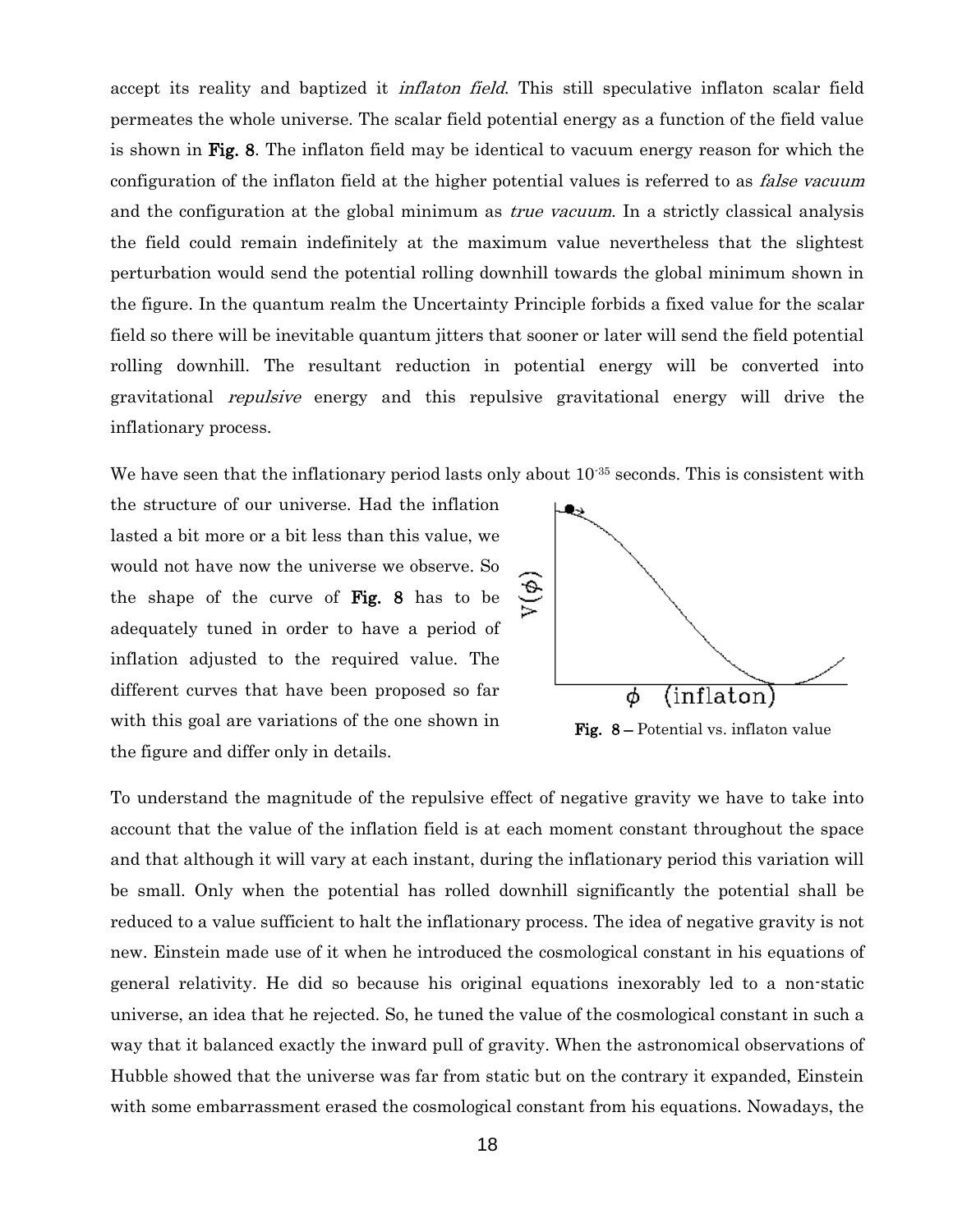idea of a cosmological constant has been revived but under a somewhat different view. According to this view, the cosmological constant and its negative gravity effect would be the result of the presence of an energy field permeating the universe. The scientists have baptized this energy field "dark energy". This dark energy field would be no other than the inflation field and according to calculations made by Guth and Tye, the energy of the inflation field amounts to 10<sup>100</sup> times de energy of the original Einstein's cosmological constant.

Now for the solution of the riddles. The solution of the Friedmann equation for a flat space lead to

$$
a(t) = \text{Const.} \, e^{\chi t} \, ; \, \chi = \sqrt{\frac{8\pi G}{3} \, \rho_F}
$$

which implies exponential expansion during false vacuum energy density domination.

Some sample numbers obtained from experimental observations at accessible energy scales and extrapolated theoretically according to GUT theory<sup>7</sup> suggest that the energy scale of GUT interactions is of the order  $E_{GUT} \cong 10^{16}$  GeV and the false vacuum energy density  $\rho_F \cong 2.3 \times 10^{81}$ g.cm<sup>-3</sup> an incredibly large number.  $\chi^1 \approx 2.8 \times 10^{-38}$  s and  $c\chi^1 \approx 8 \times 10^{-28}$  cm which is about 15 orders of magnitude smaller than a proton. Let's assume now that we have a small "patch" of this size at the beginning of inflation then at the end of inflation that is about  $10^{-35}$  s later the patch shall have grown to a size about 1to10 cm or more. Bearing in mind that the product  $aT$ remains approximately constant, it is possible to write in terms of energy an estimate of the present size of the universe assuming it started with a "patch" of about this size at the end of inflation and continued to grow at a slower pace as predicted in the conventional big bang picture

$$
\frac{a(t_0)}{a(t_{\text{End of inflation}})} \times 10 \text{ cm} = \frac{10 \text{ GeV}}{k_B 2.7 \text{K}} \times 10 \text{ cm} =
$$
  
= 450 x 10<sup>9</sup> light years

<sup>7</sup> GUT: Grand Unified Theory is a model in [particle physics](https://en.wikipedia.org/wiki/Particle_physics) in which, at very high [energies](https://en.wikipedia.org/wiki/Energy) in the past, the three [gauge interactions](https://en.wikipedia.org/wiki/Gauge_theory) of the [Standard Model,](https://en.wikipedia.org/wiki/Standard_Model) the [electromagnetic,](https://en.wikipedia.org/wiki/Electromagnetism) [weak,](https://en.wikipedia.org/wiki/Weak_interaction) and [strong](https://en.wikipedia.org/wiki/Strong_interaction) [interactions,](https://en.wikipedia.org/wiki/Fundamental_interaction) or forces, are merged into a single force. Although this unified force has not been directly observed, the GUT models theorize its existence. If unification of these three interactions is possible, it raises the possibility that there was a [grand unification epoch](https://en.wikipedia.org/wiki/Grand_unification_epoch) in the [very early universe](https://en.wikipedia.org/wiki/Very_early_universe) in which these three [fundamental interactions](https://en.wikipedia.org/wiki/Fundamental_interactions) were not yet distinct.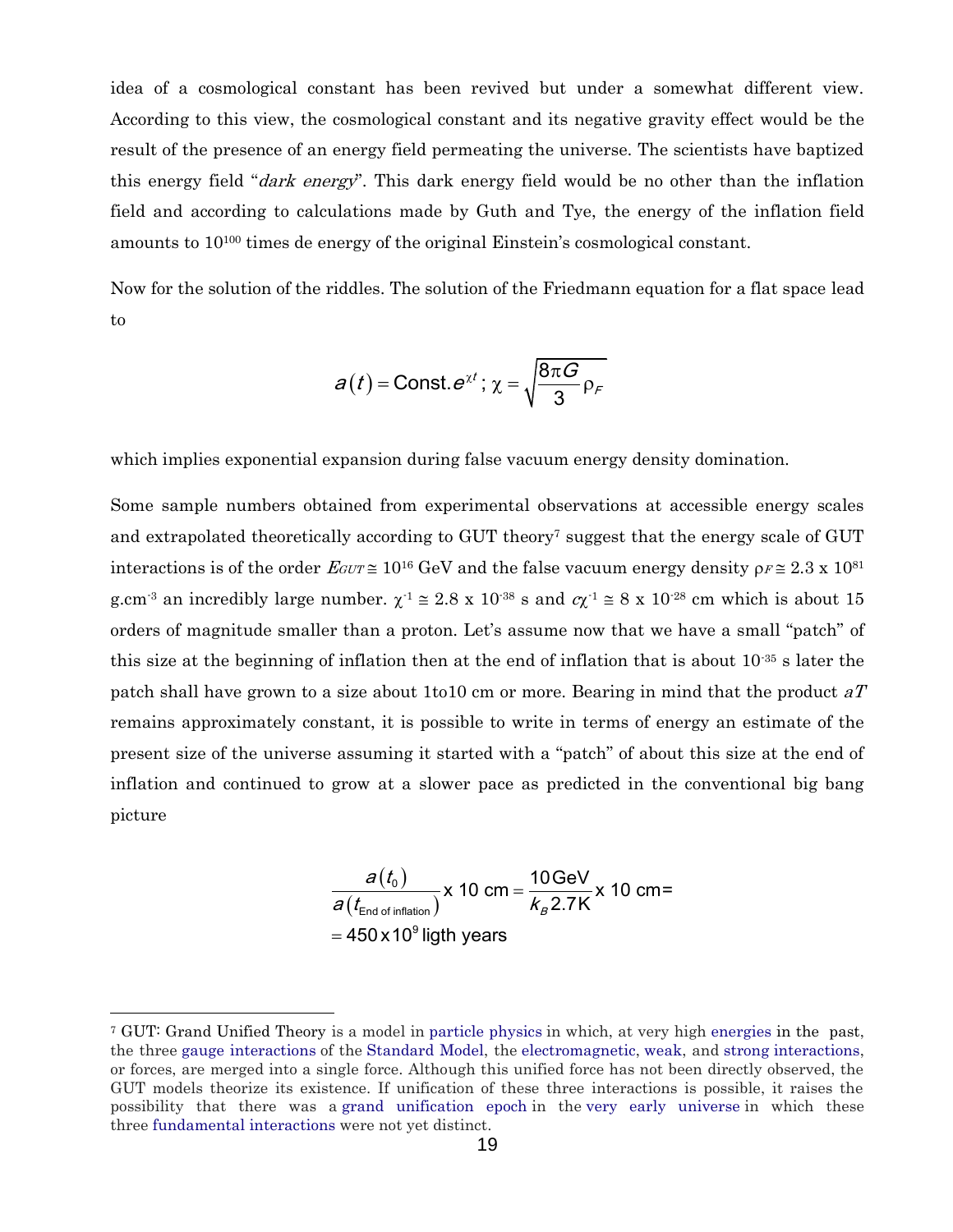This figure is way off the present estimated value for the age of the universe suggesting that possibly the final size of the "patch" after inflation might have been less than 10 cm, maybe 1 cm or so.

The previous figures lead to a simple explanation of the Horizon-homogeneity problem. If the universe started with a tiny "patch" of the order of event horizon that is about 8 x 10-28 cm in size so thermal equilibrium would prevail and once inflation takes over this "patch" shall grow to about 1-10 cm in size with a uniform temperature that is inherited by our present universe.

The Flatness problem is also immediately explained by inflation since during the inflation process the universe is vacuum energy density  $\rho_F$  dominated and the Friedmann equation results

$$
H^2=\frac{8\pi}{3}G\rho_F-\frac{kc^2}{a^2}
$$

Since  $\rho_F$  remained essentially constant during inflation, the first term of the right hand side of this last equation remained constant and since  $a(t)$  increased during inflation by a factor 10<sup>28</sup> the second term was reduced by a factor of 10<sup>56</sup> which made this term negligible and resulted in a flat universe.

The Monopole problem is also solved considering the fantastic expansion of  $10^{28}$  in size of the initial "patch" which represents  $10^{84}$  increase in volume. So assuming the monopoles were formed *before* inflation started, their number per unit volume would be so reduced after inflation that justifies why they have not been detected until now.

One more consideration is in order. The visible part of the universe contains about  $10^{90}$ particles. In standard cosmological models these particles were there from the start. Any theory that pretends to describe the origin of the universe must somehow explain how this tremendous amount of particles came into being. According to Alan Guth<sup>8</sup> the easiest way to get this number is a calculation involving an exponential. The exponential expansion of  $H^2 = \frac{8\pi}{3} G \rho_F - \frac{kc^2}{a^2}$ <br>Since  $\rho_F$  remained essentially constant during inflation,<br>this last equation remained constant and since  $a(b)$  incite<br>second term was reduced by a factor of 10<sup>56</sup> which i<br>in a flat unive

<sup>&</sup>lt;sup>8</sup> Alan H. Guth "*Eternal inflation and its implications*".  $2<sup>nd</sup>$  International Conference on Quantum Theories and Renormalization Group in Gravity and Cosmology (IRGAC 2006), Barcelona, Spain, July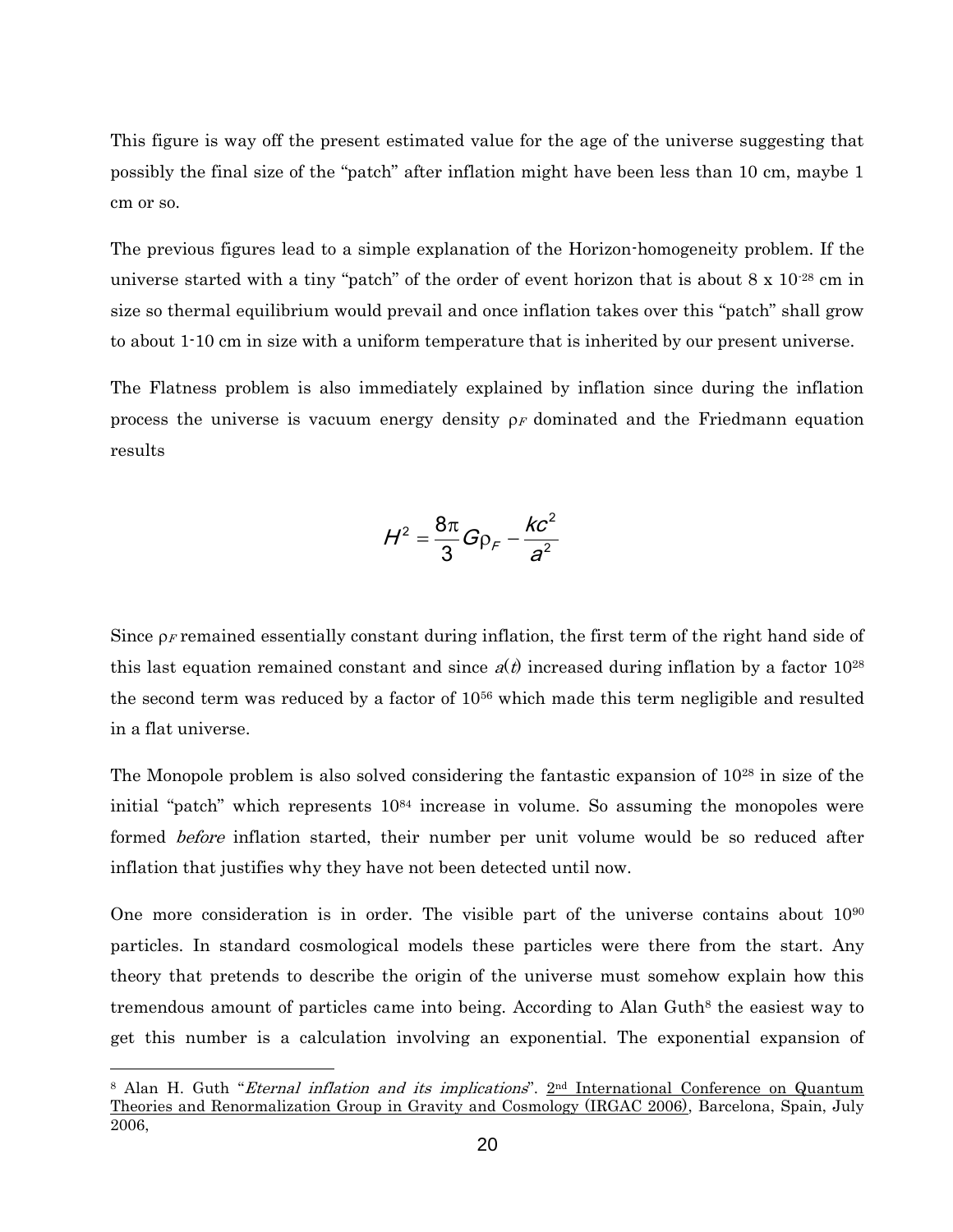inflation reduces the problem of explaining 10<sup>90</sup> particles to the problem of explaining 60 or 70  $e$ -foldings<sup>9</sup> of inflation. Since within the framework of inflation it is not difficult to produce models implying far more than 70  $e$  foldings this suggests that the observed universe may be just a speck in the entire universe.

### Universe or multi-verse: a physical or metaphysical problem?

Until around 1960 cosmology was widely regarded as a branch of philosophy. Nevertheless, it has evolved to an extremely active area of physics and astronomy. However, there were two main issues that made the philosophy of cosmology unlike that of any other science. The first is, "The uniqueness of the Universe: there exists only one universe, so there is nothing else similar to compare it with" The second is "Cosmology deals with the physical situation that is the context in the large for human existence: the universe has such a nature that our life is possible".

We have seen that our visible universe evolved from a nugget sized "patch" of about 1 cm across to the present size of about ninety-three billion light years. The idea that the universe arose from a single "bubble" during the GUT phase transition of spontaneous symmetry breaking has tremendous implications. Each horizon volume that existed before inflation could have evolved in its very own independent universe. This opens the possibility that many other "patches" or bubbles might have existed that could have led to the creation of a multitude of other "parallel" universes, universes about which we have no possibility whatsoever of knowing neither in the present nor in the future unless some very unlikely event like bubble collision happens. So the first statement above concerning the uniqueness of our universe is now put seriously in doubt.

This begs several questions. The first one being: is our universe unique or just a member of a possibly infinite array of universes? And what is the stuff that existed between bubbles at the moment of inflation. Was it a realm of undifferentiated symmetric space where all forces are unified? How did it evolve? Is it a realm where all particles are identical and matter as we know it does not exist and where vacuum energy is the sole component? Many cosmologists have argued in favor of a specific version of the multiverse called *eternal inflation* (EI) as proposed by Alexander Vilenkin<sup>10</sup> and Paul Steinhardt<sup>11</sup> in 1983. Although false vacuum is a

 $\overline{a}$ 

 $9$  e-folding is the time interval in which an [exponentially growing](https://en.wikipedia.org/wiki/Exponential_growth) quantity incr[e](https://en.wikipedia.org/wiki/E_(mathematical_constant))ases by a factor of  $\ddot{e}$ , it is the base- $e$  analog of [doubling time.](https://en.wikipedia.org/wiki/Doubling_time)

<sup>&</sup>lt;sup>10</sup> Vilenkin, A 1983 "*The birth of inflationary universes*" Phys. Rev. D 27, 2848–55.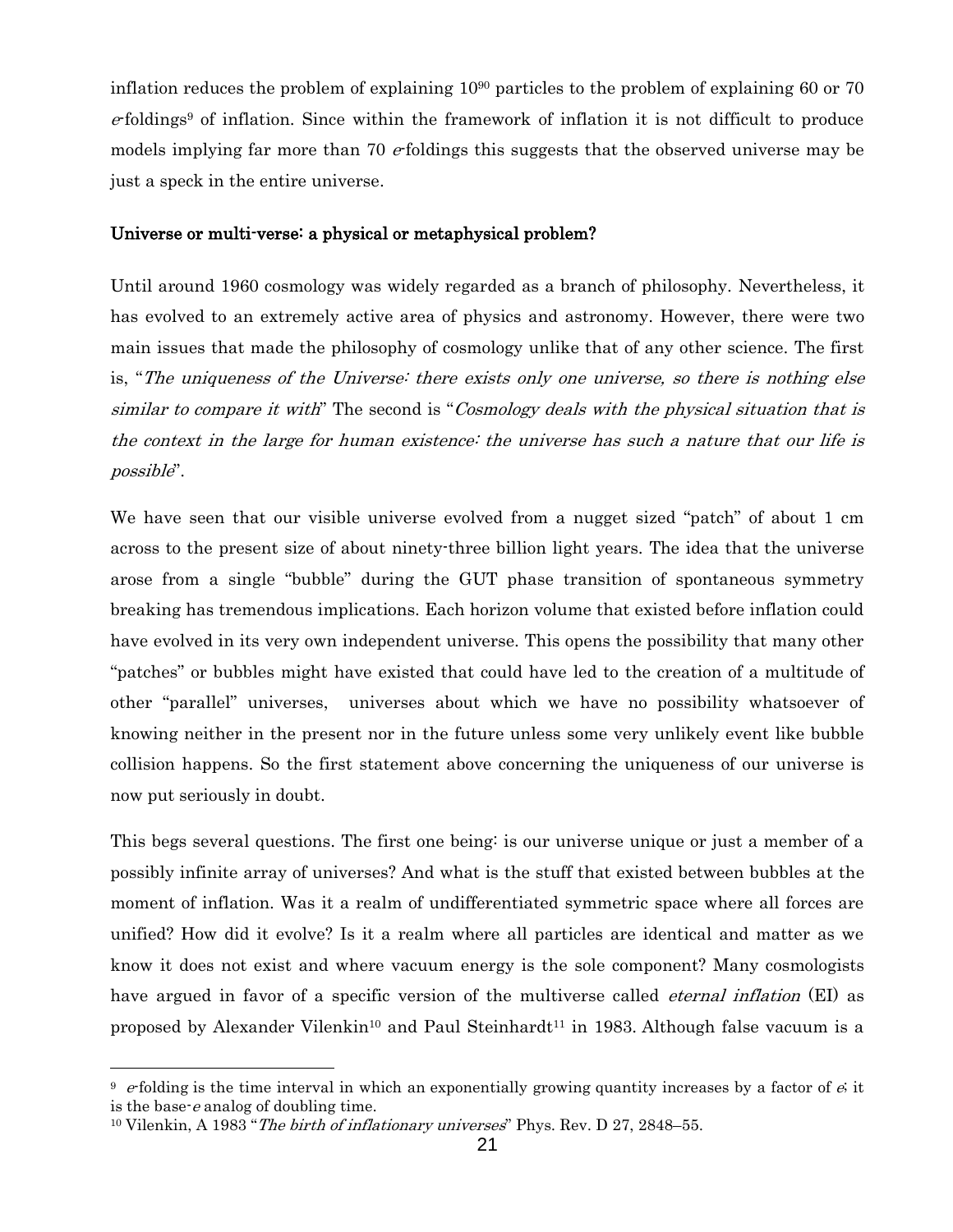metastable state, decay of the false vacuum, which is the rolling downhill of its potential, is an exponential process very similar to the decay of a radioactive substance. The probability of finding the inflation field at the top of the plateau in its potential energy diagram diminishes exponentially with time. One important difference with de decay of a radioactive substance is that the false vacuum expands at the same time that it decays. Actually, for the inflationary model to work the inflation field must expand much faster than it decays. Then, although the false vacuum is decaying, it does not disappear, and the total volume of the false vacuum continues to grow exponentially with time in a never-ending expansion.

According to this, the rapid expansion predicted by inflationary cosmology continues in some regions and comes to an end (with a transition to slower expansion) in others. This leads to a global structure of "pocket" universes embedded within a larger multiverse. This process will repeat itself literally forever, producing a kind of a fractal structure to the universe, resulting in an infinite number of local universes. This is quite distinct from the multiverse of superstring theory, where it is supposed, by [Susskind](http://philosophy-of-cosmology.ox.ac.uk/susskind.html) among others, that every vacuum state is realized, or from the multiverse of the many-worlds theory of quantum mechanics as proposed by [Everett.](http://philosophy-of-cosmology.ox.ac.uk/everett.html) All these ideas are highly hypothetical and controversial and for these reasons are better installed in metaphysics than in current physical research. Nevertheless, we must not forget that many ideas that belonged to the realm of metaphysics at one time evolved to become hard physical facts. For example, detection of a distinctive signature resulting from bubble universe collisions that cannot be explained by other means would provide evidence for the multiverse. However, there is no expectation that a multiverse theory would generically predict such traces; for example, if the collision occurs too early the imprint may be erased by subsequent inflationary expansion. One question that remains unanswered is the origin of the very low vacuum energy density of our universe. We have already seen that vacuum energy is what hypothetically drives inflation; however, no theoretical model to account for the low value of the required present vacuum energy density is available. All calculations result in values way off the observed value by a huge order of magnitude. One aspect related to this to which we have already referred but is worth recalling is that vacuum energy density remains constant as the universe expands. This might seem at first glance a violation of the principle of conservation of energy. However, and fortunately for the conservation of energy principle this is not so since the increase in vacuum energy during inflation is exactly compensated by the

<sup>&</sup>lt;sup>11</sup> Steinhardt, P J 1983 *"Natural inflation, in The Very Early Universe*", Proceedings of the Nuffield Workshop, Cambridge, 21 June – 9 July, 1982, Eds: Gibbons, G W, Hawking, S W and Siklos, S T C (Cambridge: Cambridge University Press), pp. 251–66.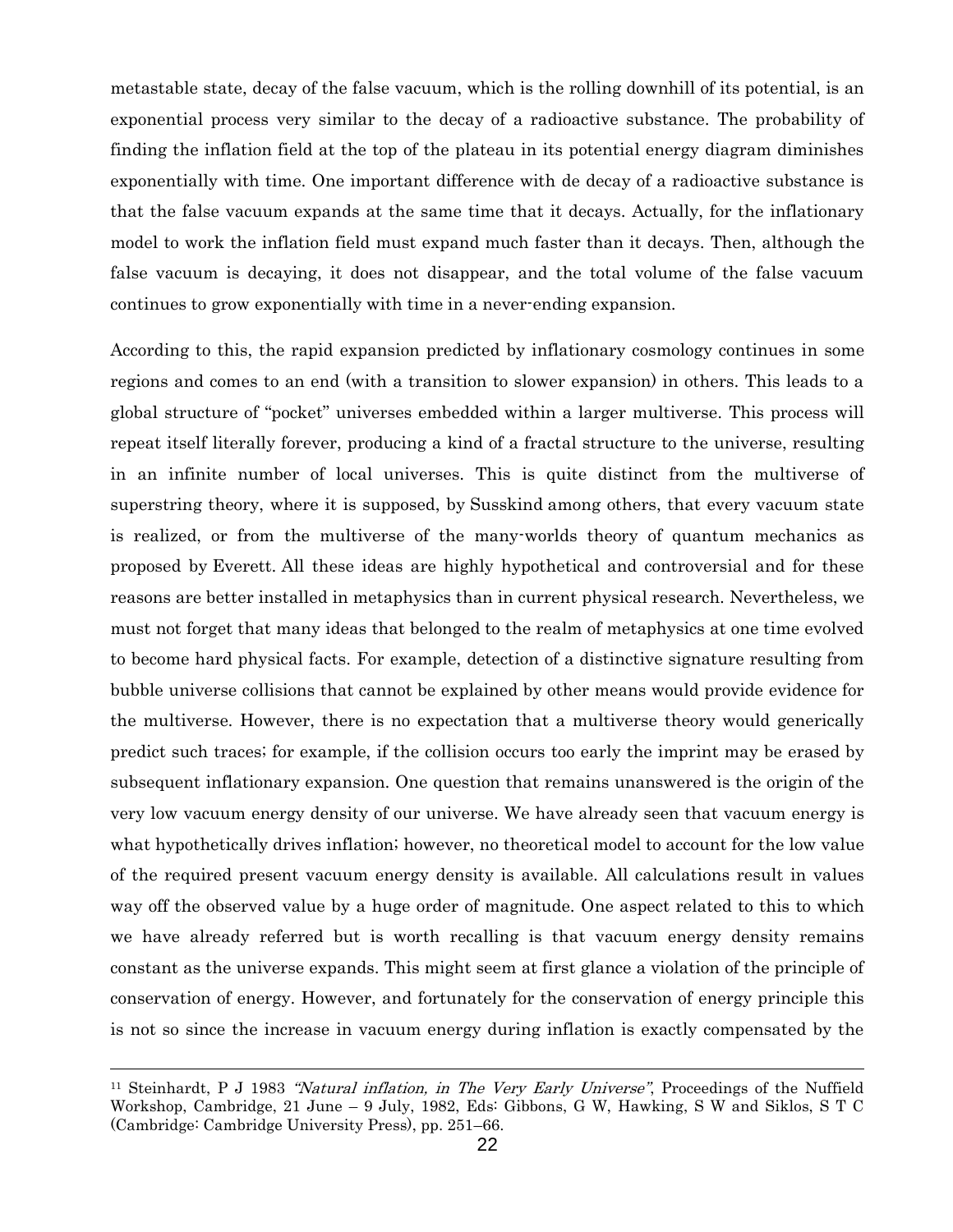negative gravitational potential energy that also rises during expansion. So, it well may be that the energy of the initial bubble does not need to be large to start inflation, actually it can be close to zero. Inflation shall feed from gravitational energy to survive.

The philosophical, not to say religious, implications of the multiverse model are so profound that boggle the mind. There is no question that this issue ranks among the most attractive areas of present physical and metaphysical research.

#### Other so far physical/metaphysical issues.

l

Discovery of new fundamental physics such as exotic dark energy and dark matter, or a small universe curvature to name a few possibilities of what may be awaiting us at the turn of the corner. The visible universe including Earth, the sun, other [stars,](http://science.nationalgeographic.com/science/space/universe/stars-article) and [galaxies](http://science.nationalgeographic.com/science/space/universe/galaxies-article) is made of protons, neutrons, and electrons bundled together into atoms. Perhaps one of the most surprising discoveries of the 20<sup>th</sup> century was that this ordinary, or baryonic matter, makes up less than 5 percent of the mass of the [universe.](http://www.nationalgeographic.com/science/space/universe/origins-of-the-universe/) Dark matter produces an attractive force (gravity), while dark energy produces a repulsive force (antigravity). Together, they make up 96 percent of the universe and we can't see either. Astronomers know dark matter exists because visible matter doesn't have enough gravitational muster to hold galaxies together. Scientists have not yet observed dark matter directly. It doesn't interact with baryonic matter and it's completely invisible to light and other forms of electromagnetic radiation, making dark matter impossible to detect with current instruments. But scientists are confident it exists because of the gravitational effects it appears to have on galaxies and galaxy clusters. However, scientists still don't know for sure what they really are. We have considered some possibilities, but the solution is still controversial.

A rather different approach to the evolution of the universe that does not require a beginning and can dispense with the idea of a multiverse is the idea of cyclic universe. Recently Ana Lijas and Paul Steinhardt<sup>12</sup> wrote a paper in which combining intervals of ultra-slow contraction of the universe with a non-singular classical bounce naturally leads to a novel cyclic theory of the universe in which the Hubble parameter, energy density and temperature oscillate periodically, but the scale factor grows by an exponential factor from one cycle to the next. According to the authors the resulting cosmology not only resolves the homogeneity, isotropy, flatness and monopole problems and generates a nearly scale invariant spectrum of density

<sup>&</sup>lt;sup>12</sup> A. Lijas; P. Steinhardt "A new kind of cyclic universe" Preprint submitted to Elsevier, April, 2019.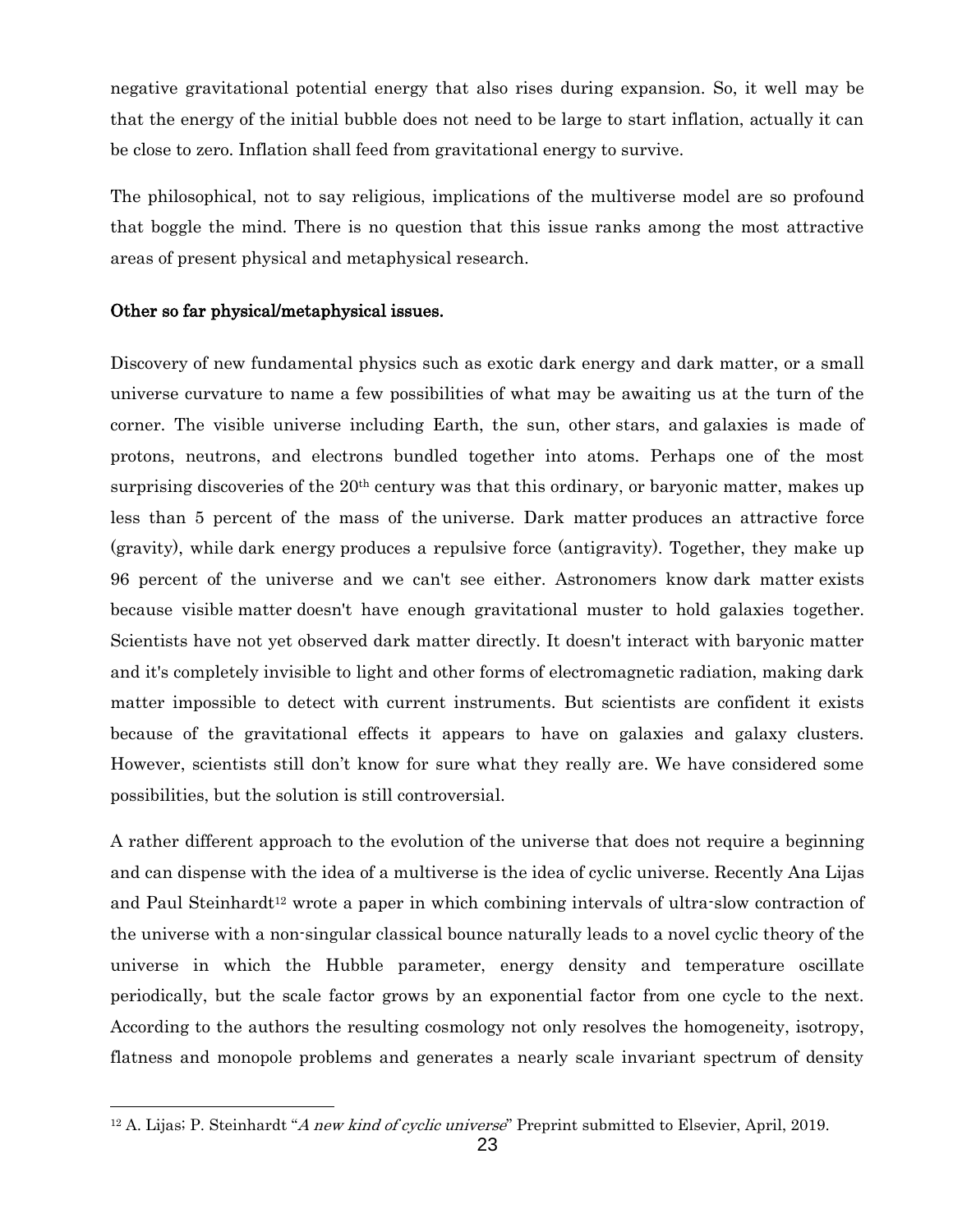perturbations, but it also addresses a number of age-old cosmological issues that big bang inflationary cosmology does not.

To make things even more arguable, it is worth mentioning that a prestigious British mathematician and physicist, Roger Penrose<sup>13</sup>, casts considerable doubt on the entire idea of inflation! Actually, he is not so much against the inflationary model itself as critic of the initial motivations for the model. He starts arguing that because of the second law of thermodynamics there is an extraordinary degree of precision in the way that the universe must have started in the Big Bang and this according to him presents a profound puzzle. One striking property, to which we have already refereed to, is the observational evidence that the very early universe was in a state of thermal equilibrium as evidenced by the exceptional closeness to the theoretical Planck black body curve of Fig. 4 at 2.7 K microwave background radiation that represents an actual "flash" of the Big Bang although immensely red shifted by the expansion of the universe. This, according to Penrose, misled some cosmologists to think that the Big Bang was a high entropy or completely random state notwithstanding the fact that because of the second law, it must have been a very low entropy highly ordered state. The great uniformity in the mass of gas and primitive radiation can justify the very low initial entropy of the universe. In effect, we must bear in mind that when we refer to a gas in equilibrium evenly distributed in a volume, we associate it with a state of maximum entropy. However, with gravitating masses the situation is completely different. In this case, a uniform distribution of gravitational particles in a given volume constitutes a state of low entropy and this entropy is increasing when these particles begin to coalesce into groups and eventually reach a single body. In this way, the extremely low entropy of the primitive universe can be explained by the great uniformity it exhibited. An alternative is that the low initial entropy is due to the fact that at some point in its history, our region of the universe experienced a random "*fluctuation*" that took the representative point of this part of the universe in the phase space to a region of entropy extremely low. While this fluctuation is extremely unlikely, it may have occurred. To have an idea of how special the universe must have been at the beginning in order to result in the universe we see now, considering that the number of particles in our visible universe is around  $10<sup>90</sup>$  it can be estimated that for a closed universe with zero cosmological constant the probability for such an initial low entropy state may be of the order of 1 in  $10^{10^{101}}$  certainly an absurdly small probability and this number does not

<sup>&</sup>lt;sup>13</sup> Roger Penrose "The road to reality: A complete g guide to the laws of the universe" Alfred A. Knopf; New York, 2005.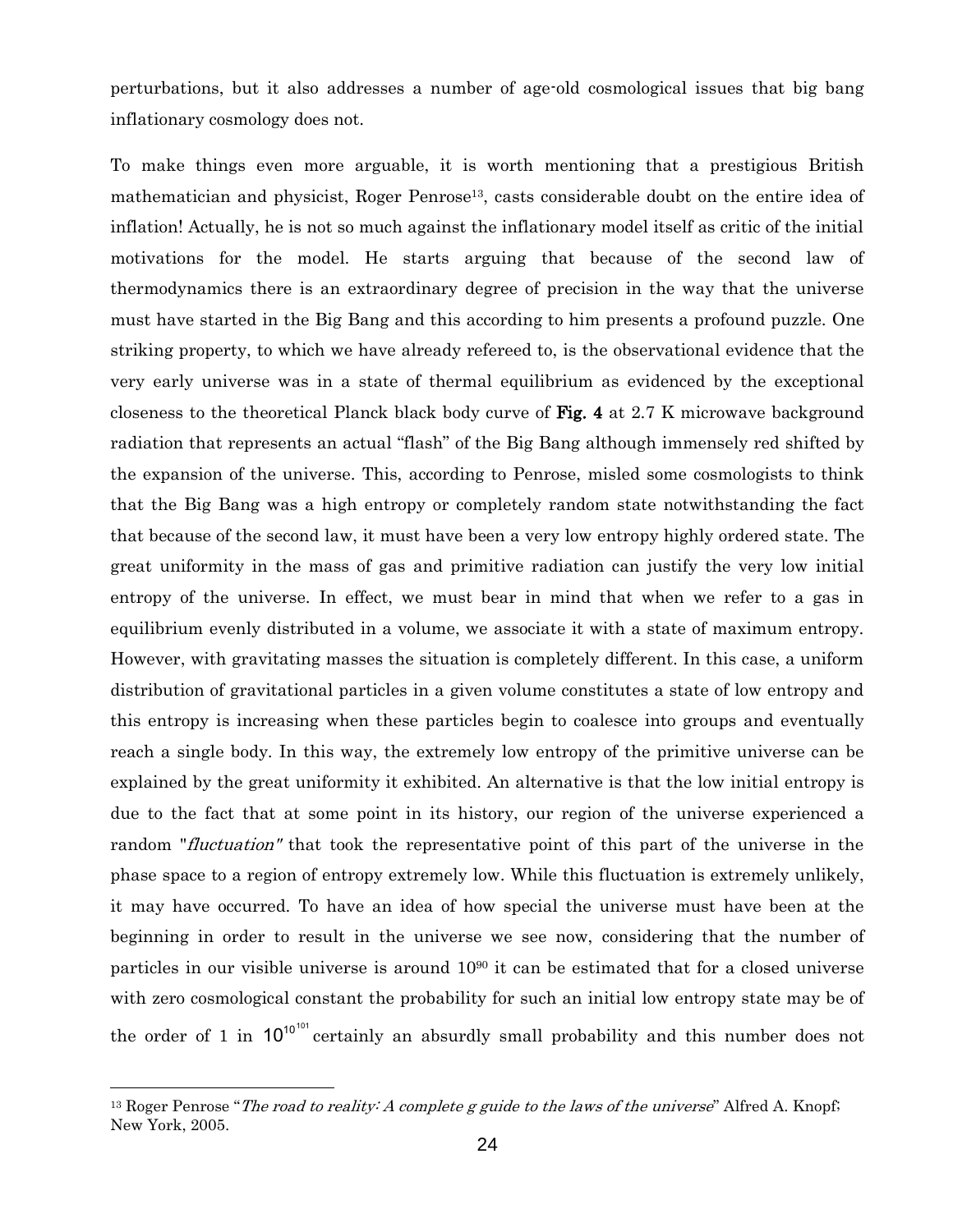change much for an infinite universe. So according to Penrose is a fundamental misconception to try to explain the uniformity of the early universe in terms of thermalization as inflation does since this process represents a definite increase in entropy and so the universe would be before thermalization in a more special state than after it.

With reference to the flatness problem, the inflationists claim is that starting from a generic initial state the exponential expansion during the inflationary phase was what served to make the universe so uniform and spatially flat. One essential presumption is that such initial state must be smooth on some very small scale and then this small smooth patch is expanded by inflation. But according to Penrose this need not be so. Fractal sets for example never iron themselves out no matter how much they are stretched so that the generic state from which inflation departs is really not so generic and so inflation to work requires a rather special state and we are back to square one.

One possible way out to these problems is to refer to the coincidence found in the '30s by Dirac that the number of observable particles in the universe (at that time) was of the order of 10<sup>78</sup> , while the radius of gravitational to electromagnetic forces between two protons is of the order of 1039, that is, the square root of the previous number, which for Dirac should not be a mere coincidence. The problem is that as the number of particles in the observable universe is constantly increasing in proportion to the age of the universe, the only way that the relationship found by Dirac is maintained is that either the force of electromagnetic interaction or the gravitational force changes over time. What Dirac actually suggested is that it is the gravitational force that changes, which so far has not been proven.

Perhaps most interesting, as British physicist John Barrow<sup>14</sup> mentions, is that in 1964 Robert Dicke, of Princeton, pointed out that the coincidence found by Dirac is a numerical relationship on which our own existence depends, since it implies that we live in an era in which the stars have already begun to form helium from hydrogen and the subsequent formation of heavier elements. So, there can only be intelligent observers in a world that has aged enough for this to happen, that is, a world in which the coincidence found by Dirac is fulfilled. This interpretation is a direct application of the *Anthropic Principle*: we can only observe a universe in which this coincidence is fulfilled since otherwise there would be no intelligent observers. According to this principle, the existence of life on Earth and in particular the existence of intelligent life, could not have developed if there had not been an entropy in at least some region of the

<sup>&</sup>lt;sup>14</sup> J.D.Barrow, F.J.Tipler, "The Anthropic Cosmological Principle" Oxford University Press, 1986